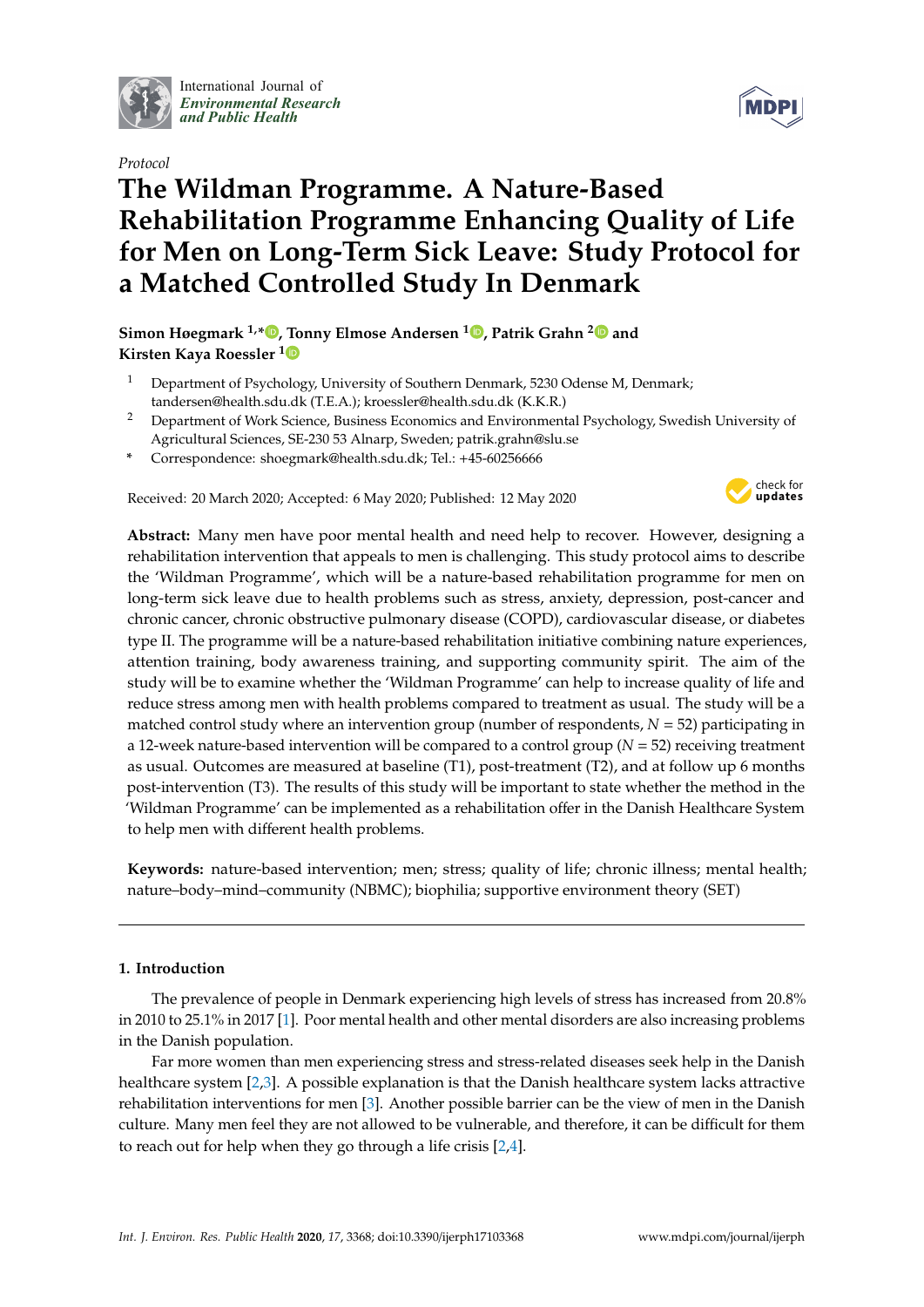### *1.1. Rehabilitation In Natural Environments*

Since ancient times, there has been a belief that certain natural areas possess special qualities that can bestow delectation and health for a troubled soul. Already in the Gilgamesh epic, written almost 5000 years ago, it is told how King Gilgamesh could find consolation, strength, and health in a magnificent garden [\[5\]](#page-12-4). In sacred writings such as the Bible and the Quran, in the poems of the Roman author Vergilius and in countless poems, novels, and songs thereafter, the longing for pleasant natural environments has been expressed. However, throughout this time, there has also been descriptions of unpleasant and unhealthy natural areas, where some even provoke horror that people shun. Divina Commedia by Dante Alighieri (1320) [\[6\]](#page-12-5) describes Hell in images of stinging insects, storms, swamps, iciness, darkness, red hot deserts, and choking gases. Research has shown that humans reflexively avoid certain places and situations [\[7,](#page-12-6)[8\]](#page-12-7), while others are attractive [\[9,](#page-12-8)[10\]](#page-12-9).

The word "nature" derives from the Latin "natura", which literally means "birth". Early on, the word gained a broad significance, in being the basis or inherent quality of individual things or persons as well as life on earth or the universe [\[11\]](#page-12-10). The word "culture" derives from Latin's "cultura", which means "cultivate", but also figuratively "care and honoring", where "cultura" originates from Latin's "colore" which means "to tend" and "guard" [\[11\]](#page-12-10). Thomas Beck [\[12\]](#page-12-11) writes about the two Renaissance philosophers Jacopo Bonfadio and Bartolomeo Taegio. Both published in the mid-16th century thoughts on how nature should be described and interpreted. They defined the wilderness as the first nature, the cultural landscape with fields and pastures as the second nature, and the garden as the third nature. Beck claims that their thoughts were not new but had already been described in ancient Rome by, for example, Pliny the Elder, Lucretius, and Cicero. The third nature represents the finest interaction between nature and culture, not least art and nature, according to Bonfadio and Taegio [\[12\]](#page-12-11). In landscape architecture, this definition of nature has been strong. Today, especially the first nature is seen as threatened, but also the second and third nature. This has led to talk of a fourth nature, to recreate environments with high biodiversity, both in urban areas and in rural areas [\[13\]](#page-12-12). Kronlid writes on the view of the first nature that a survey among landscape architects shows that it can be divided into three parts: the "free nature", completely free to develop under its own conditions without being contaminated by visible human influence; the "non-free nature" that is used to satisfy needs in, for example, tourism and recreation as well as a type of "false nature", a false construct, completely subordinate to human influence as a production landscape of, for example, timber and other raw materials [\[14\]](#page-12-13). This tradition is also strong in environmental psychology, and not least where environmental psychology, landscape architecture, and nature's impact on health are combined; e.g., when it comes to nature-based rehabilitation. Terry Hartig and colleagues write the following: "We are particularly concerned with nature as the seemingly natural features and processes that people ordinarily can perceive without the use of specialised instruments or sensory aids. ( . . . ) the terms 'nature' and 'natural environment' get used somewhat interchangeably, although, in a seeming contradiction, the nature of interest here is not only found in natural environments, but also in otherwise built environments. ( . . . ) People may enjoy urban parks, botanical gardens, and golf courses as representations of natural environments, while still knowing of their artificial character" [\[15\]](#page-12-14). More research is exploring the health promoting qualities in nature and which qualities have most effect regarding e.g., age, gender, or health; at work or leisure; in schools, hospitals, at home, etc. One of the ways to describe these qualities is by the Perceived Sensory Dimensions (PSD) [\[16\]](#page-12-15).

Previous research suggests that spending time in natural environments and using nature therapy in rehabilitation programmes can increase quality of life, reduce symptoms of heart disease [\[17,](#page-13-0)[18\]](#page-13-1), relieve symptoms of stress [\[18–](#page-13-1)[22\]](#page-13-2), reduce symptoms of anxiety and depression [\[23\]](#page-13-3), and increase the ability to return to work after sick leave [\[24\]](#page-13-4). Most of these studies have been conducted in more urban green areas and gardens. However, studies have also been conducted in forest areas outside built-up areas. A large number of scientific studies suggest that forest therapy is a beneficial intervention in reducing stress levels and depression in adults. However, most studies are not sufficiently well accomplished regarding control groups and accuracy [\[25,](#page-13-5)[26\]](#page-13-6).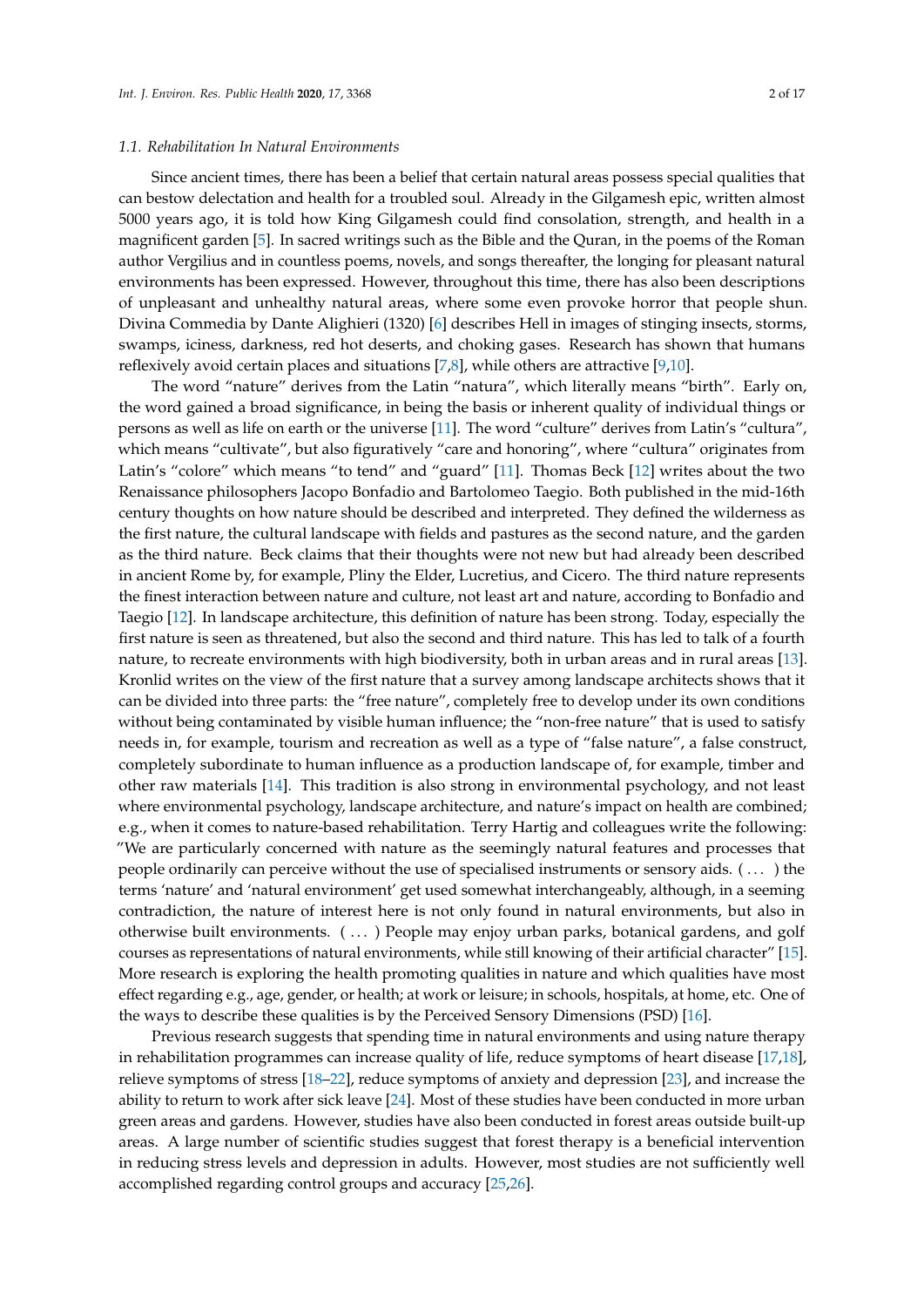Given that natural environments cause different emotions, how come humans do recover from high levels of stress and mental fatigue in these environments [\[27\]](#page-13-7)? Research show that people seem to have an innate ability to feel danger or security in natural environments. Two theories start from this evolutionary perspective: The Stress Reduction Theory (SRT) [\[28](#page-13-8)[,29\]](#page-13-9) and the Attention Restoration Theory (ART) [\[30\]](#page-13-10). Both of these theories are developed to explain why, for example, walking in urban green areas restores humans from high levels of stress and mental fatigue.

SRT was developed by the American environmental psychologist Roger Ulrich [\[28\]](#page-13-8). Ulrich argues that despite most of us live in urban environments, the human genome is identical to our ancestors. Back in more primitive ages, man was subject to the terms of nature and forced to trust his basic emotions, i.e., his unconscious and instinctive bodily reactions. Today, in urban environments, we are bombarded with information most of the time, and our basic emotions are not adapted to these new living conditions. This can cause affective hyperactivity and difficulties with emotional regulation that can lead to stress, anxiety, and depression. In natural environments, compared to urban environments, it is easier for us to judge when a threat is over, which makes it possible for our body and mind to release the sympathetic stress response after a threat and subsequently relax and recover. However, it is important that the natural environments are experienced without threats when it comes to recovery and healing. Nature without threats automatically causes positive feelings and a parasympathetic physiological response that is associated with feelings of calmness, relaxation, comfort, and fascination [\[28,](#page-13-8)[31\]](#page-13-11).

ART was developed by the two psychologists Stephen Kaplan and Rachel Kaplan and describes attention processes that take place in nature. These processes occur on a perceptual cognitive level and have a recovering effect. The theory describes the healing effect of nature and defines two different kinds of attention: (1) directed attention and (2) soft fascination. We switch between the two kinds of attention during our everyday life according to our present tasks and environment [\[32,](#page-13-12)[33\]](#page-13-13). The ART theory is based on the assumption that people have two systems of attention: directed attention and fascination. Directed attention is used when we work in a goal-oriented way and need to inhibit distractors, i.e., when driving a car or working in an office. This requires a huge amount of energy and is an exhaustive resource involved in executive processes in thinking and may lead to directed attention fatigue [\[34\]](#page-13-14). Fascination catches our attention involuntary, and we do not need to or can decide when to use it. Fascination can be hard, i.e., what catches the attention leaves no room for reflection. For example, it may be that you are watching an exciting competition in sports. However, in nature, most of the things you experience are of a soft character. You may see a gleam of water or hear a bird singing. It does not require tiring decisions; instead, you can rest in the experience. This increases our mental capacity and has a restoring and recovering effect on our body and mind [\[32\]](#page-13-12). According to ART, our senses are stimulated in nature and here, we automatically use the soft fascination, which means we can relax and rest. The theory has been tested in many studies with encouraging results [\[35,](#page-13-15)[36\]](#page-13-16). However, there are criticisms of some assumptions, such as the evolutionary basis of the mechanism and the definition of soft fascination [\[37\]](#page-13-17).

Both theories, SRT and ART, are based on evolutionary theory. They claim that not all natural areas are restorative. The restorative natural environments should contain special characteristics that most people interpret as safe and restful, and the theories involve a number of such qualities [\[29,](#page-13-9)[32\]](#page-13-12).

A theory based on nature-based interventions with staff and which has the potential to be developed further is the Supportive Environment Theory (SET) [\[27](#page-13-7)[,38,](#page-13-18)[39\]](#page-13-19). The theory incorporates the theories SRT and ART and deals with synergies between the capacity of natural areas to heal people and the professional knowledge of the staff. SET was developed by the Swedish Professor and landscape architect Patrik Grahn, and it focuses specifically on the treatment of stress-related mental illnesses in therapy gardens [\[24,](#page-13-4)[40\]](#page-14-0). SET describes which qualities of natural environments we prefer and where we feel safe [\[16\]](#page-12-15). In these safe environments, we are able to relax and recover. SET is a biopsychosocial theory [\[41\]](#page-14-1) based on the evolutionary assumption that human beings have evolved in close contact with natural environments living in small social and cultural communities. Since we have evolved this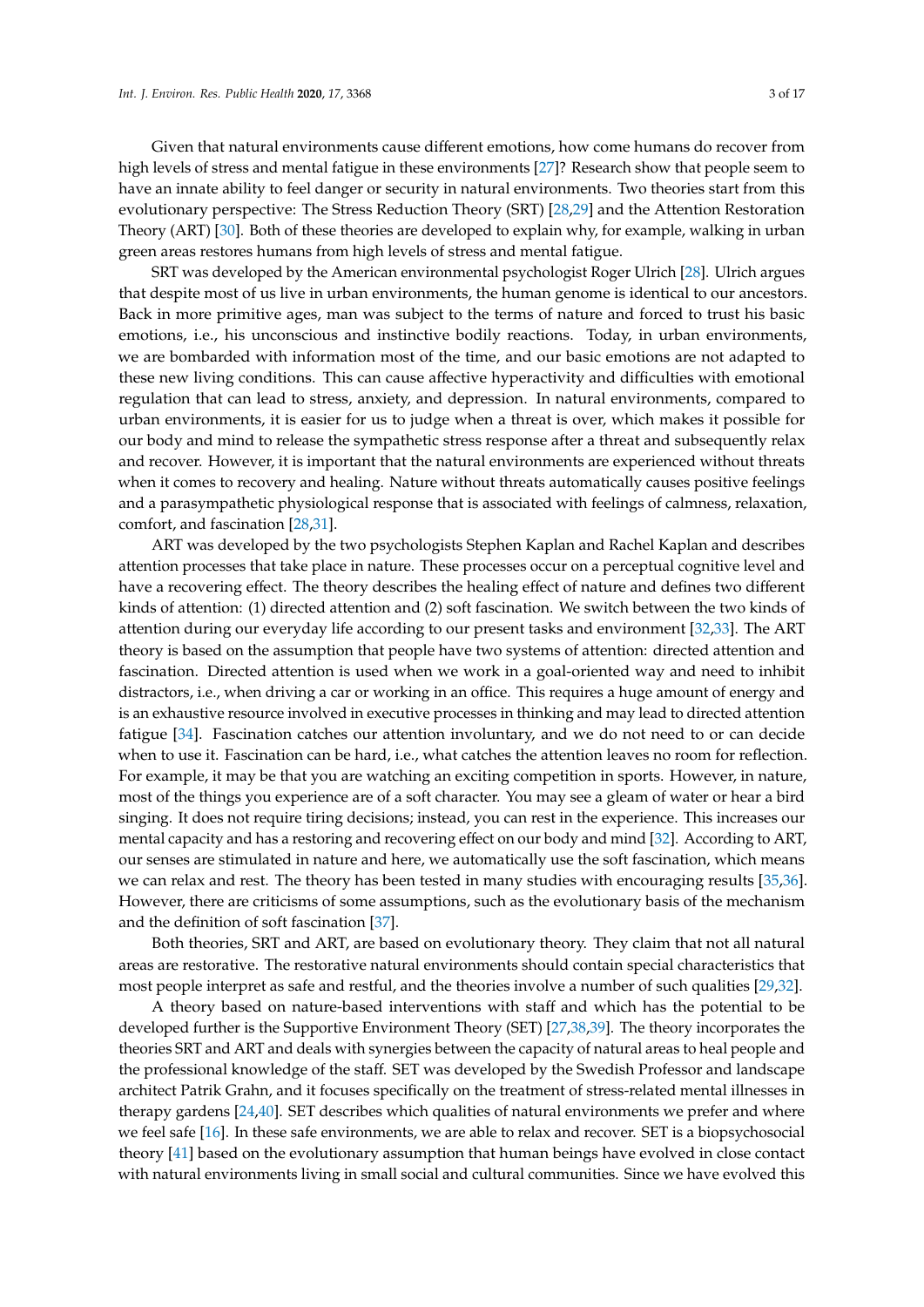way, we find some environments inherently more supportive than others. Supportive environments have physical (both built and natural environments), social (e.g., relatives, friends, or colleagues), and cultural (e.g., values, historical context, traditions) qualities. According to SET, we need supportive environments to develop physically and mentally [\[38\]](#page-13-18). Research on long-term nature-based supportive environmental rehabilitation programmes (up to a duration of 24 weeks) shows better results and a reduction in symptoms of stress and depression in the participants and an increase in the participants' return to work [\[24\]](#page-13-4). SET proposes the development of health-promoting synergies regarding support from the three different spheres (the social, cultural, and physical environment) through activities led by a professional staff.

In this context, the following are of interest to highlight: Research shows that meditation and breathing exercises can activate the parasympathetic nervous system and help reduce symptoms of stress [\[42\]](#page-14-2) and depression [\[43,](#page-14-3)[44\]](#page-14-4), and they can be used in nature-based therapy with positive results for health and well-being [\[45](#page-14-5)[–47\]](#page-14-6) In addition, a systematic review shows that combining breathing exercises and body awareness training such as Qigong can enhance mental health [\[48,](#page-14-7)[49\]](#page-14-8). Research in the field of Qigong shows that higher levels of energy and better body awareness can have a positive impact on the participants' mental and physical health [\[49\]](#page-14-8).

Furthermore, ecotherapy [\[50\]](#page-14-9) can help strengthen the social sphere; the community feeling [\[51\]](#page-14-10) and being part of a social community with others can enhance feelings of meaning and life purpose [\[52\]](#page-14-11). The creation of a common meaning and a sense of coherence in the group can improve the participants' health and quality of life [\[52\]](#page-14-11). Ecotherapy suggests that many people today need to rebuild their contact with nature and that sensory experiences in nature can activate the parasympathetic nervous system and help to restore the body and mind. For example, focusing on the different sensory experiences in nature, such as scents, sounds, tactile stimuli of nature objects and focus on details as well as the wholeness of nature's diversity gives a sense of well-being [\[50](#page-14-9)[,51\]](#page-14-10). According to SRT, it is easier for people to interpret and value sensory experiences from nature [\[28](#page-13-8)[,29\]](#page-13-9).

## *1.2. The Wildman Programme*

A Swedish study shows that the interest in outdoor life among people in Sweden is great in relation to forests, beaches, the sea, meadows and hills, regardless of age and ethnicity. There are, of course, differences between the groups when it comes to outdoor life. For example, people aged 45–64 visit natural environments more often than those who are 25–44 years old; those who live in the countryside visit natural environments more often than people living in the cities; and people born outside Europe visit natural environments less often than those born in Europe. The interest in outdoor life is nevertheless great. For example, 57.2% of those born outside Europe visit natural environments frequently or very often, while the corresponding figures for those born in Europe are 67.5%. We must assume that it is the same in Denmark [\[53\]](#page-14-12). Nature-based interventions in gardens, such as horticultural therapy, mostly attract women [\[24\]](#page-13-4). In various studies, men have shown a strong interest in the wilderness and activities in the wilderness, including multi-day trips with overnight stays [\[54\]](#page-14-13). A North American study found that the difference between various ages and ethnic groups among men was relatively small [\[55\]](#page-14-14). Interest has been relatively constant since the 1980s [\[56\]](#page-14-15), and it is not the lowest among men in northern Europe [\[57\]](#page-14-16). The value lies in the challenges being concrete and perceived as meaningful. If they are manageable, the participants experience a reward; for example, it may be about coming to a place experienced as beautiful and breath-taking [\[58\]](#page-14-17). In an effort to offer a rehabilitation programme that appeals more to men, we developed the 'Wildman Programme'. The 'Wildman Programme' is a nature-based rehabilitation initiative (NBR) combining nature experiences in rural settings (presentation of scenic areas, sensory activities, silent walking, and fascinating stories about nature and how we are connected to the big circle of life), attention training (walking, standing, sitting and lying meditations, outdoor sittings, and narrative meditations), body awareness training (breathing exercises, outdoor playing, balance training, Qigong, and other kinds of physical activities), and supporting community spirit (bonfire cooking, talks, and storytelling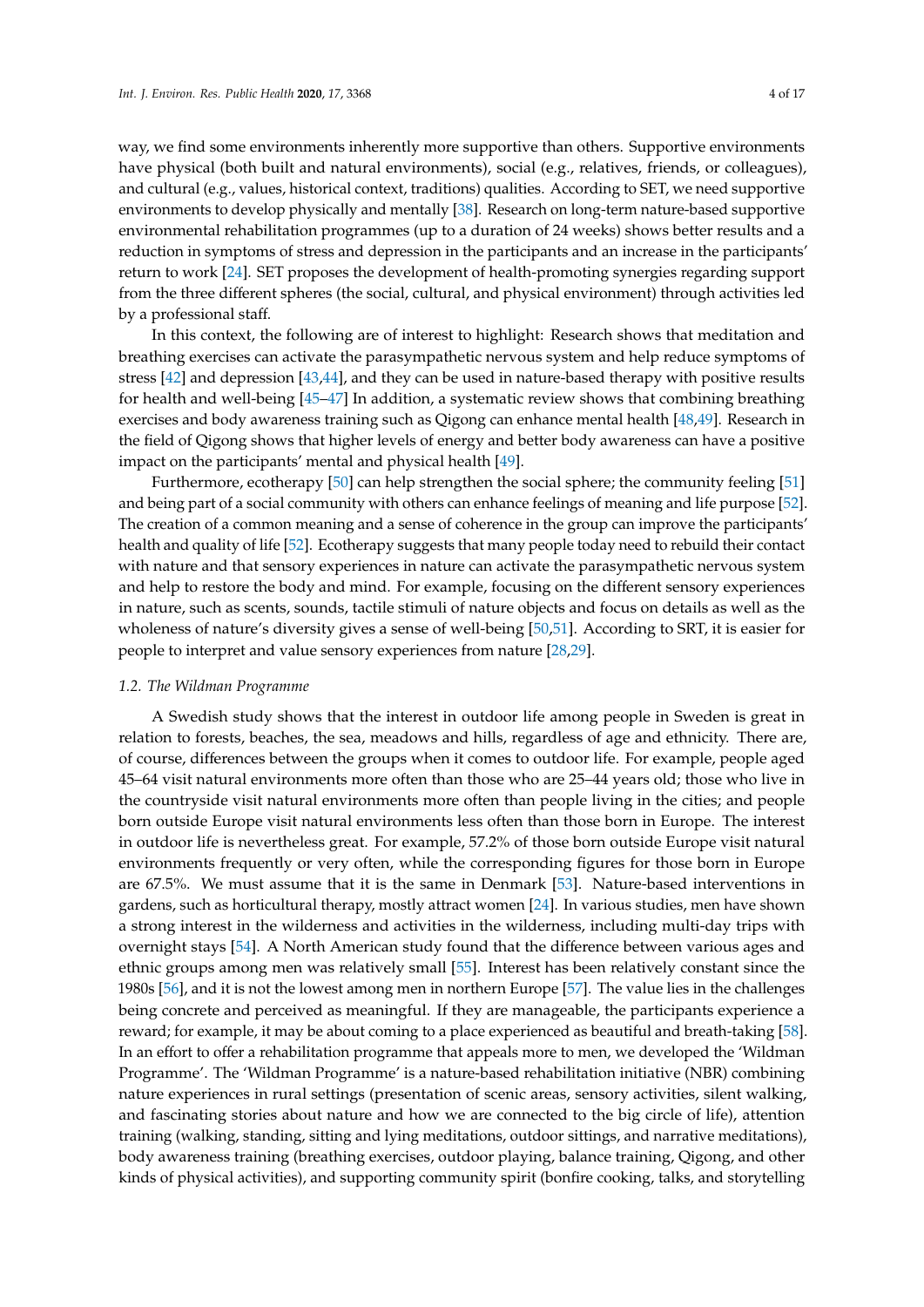around the bonfire). The overall goal of the programme is to improve quality of life and reduce symptoms of stress among the participants. The 'Wildman Programme' is designed to appeal to men, and especially to men who do not feel motivated to participate in other rehabilitation programs. If this program proves to work, it can broaden the range of rehabilitation measures for men. The approach of the programme is inspired by the SET theory, including ART, SRT, ecotherapy, and activities such as meditation and Qigong. In addition, the men are introduced to knowledge from evolutionary theories, which explain how still today in modern society we have to rely on the instincts and basic emotions we had when we lived as hunters and gatherers in nature many thousands of years ago.

We believe that one of the problems in modern Western societies today is that we have disconnected ourselves from nature, and that makes us sick. Rebuilding the connection with nature is important for our well-being, since we have always lived in close contact with nature. Nature connection, as we define it, includes place attachment. It is about the interaction between person, process, and place and contains both cognitive, affective, and behavioural components. The person in question must feel that the place and the activities it invites provide security, meaning, and involve a flow of self-rewarding activities that can bestow a moment of happiness [\[59–](#page-14-18)[62\]](#page-14-19). The evolutionary explanation, which can be related to the theories above, we assume can motivate the participants in the 'Wildman Programme' and inspire them to feel hope for the future and get back in contact with their inner strengths, which are feelings the participants have often been missing for a very long time because of symptoms of stress and health problems. Understanding our evolutionary connection to nature and how our body and mind are adapted to live close to nature can, according to e.g., Jordan and Hints [\[51\]](#page-14-10), reduce stress and improve quality of life.

## *1.3. Aim*

The aim of the present study is to investigate the effect of a nature-based intervention 'The Wildman Programme' on quality of life and symptoms of stress among men with long-term health problems compared to men receiving treatment as usual. A further aim is to investigate which natural environments in rural areas work best as supportive environments in rehabilitation. The purpose of this study protocol is to inform about the study and how it is intended to be conducted. Moreover, through the review process, the design and focus of the study can be improved.

Our expectation is that nature-based rehabilitation is suitable for men with depression and stress or long-term illnesses that can lead to depression and stress, and that the nature-based 'Wildman Programme' accordingly can help men with a wide variety of chronic illnesses.

Thus, we expect that the participants receiving the intervention will first and foremost experience a significant improvement in their quality of life measured by the World Health Organization Quality of Life Instruments (WHOQOL-BREF) scale [\[63\]](#page-14-20) corresponding to a 20% improvement. WHOQOL-BREF is an abbreviated generic Quality of Life Scale developed through the World Health Organization.

Furthermore, we assume significant improvements in the other secondary effect outcomes (symptoms of stress, self-experienced restitution, and return to job) compared to the participants receiving treatment as usual (TAU). As far as we know, this type of intervention or research has never been conducted before.

## **2. Materials and Methods**

We choose to conduct the study as a matched-controlled study. An intervention group is receiving nature-based therapy through the 'Wildman Programme' and will be compared to a matched control group receiving TAU i.e., case management (see Figure [1\)](#page-5-0). Participation in the 'Wildman Programme' is voluntary, and the study has been ethical approved by the University of Southern Denmark Research & Innovation Organization, SDU RIO.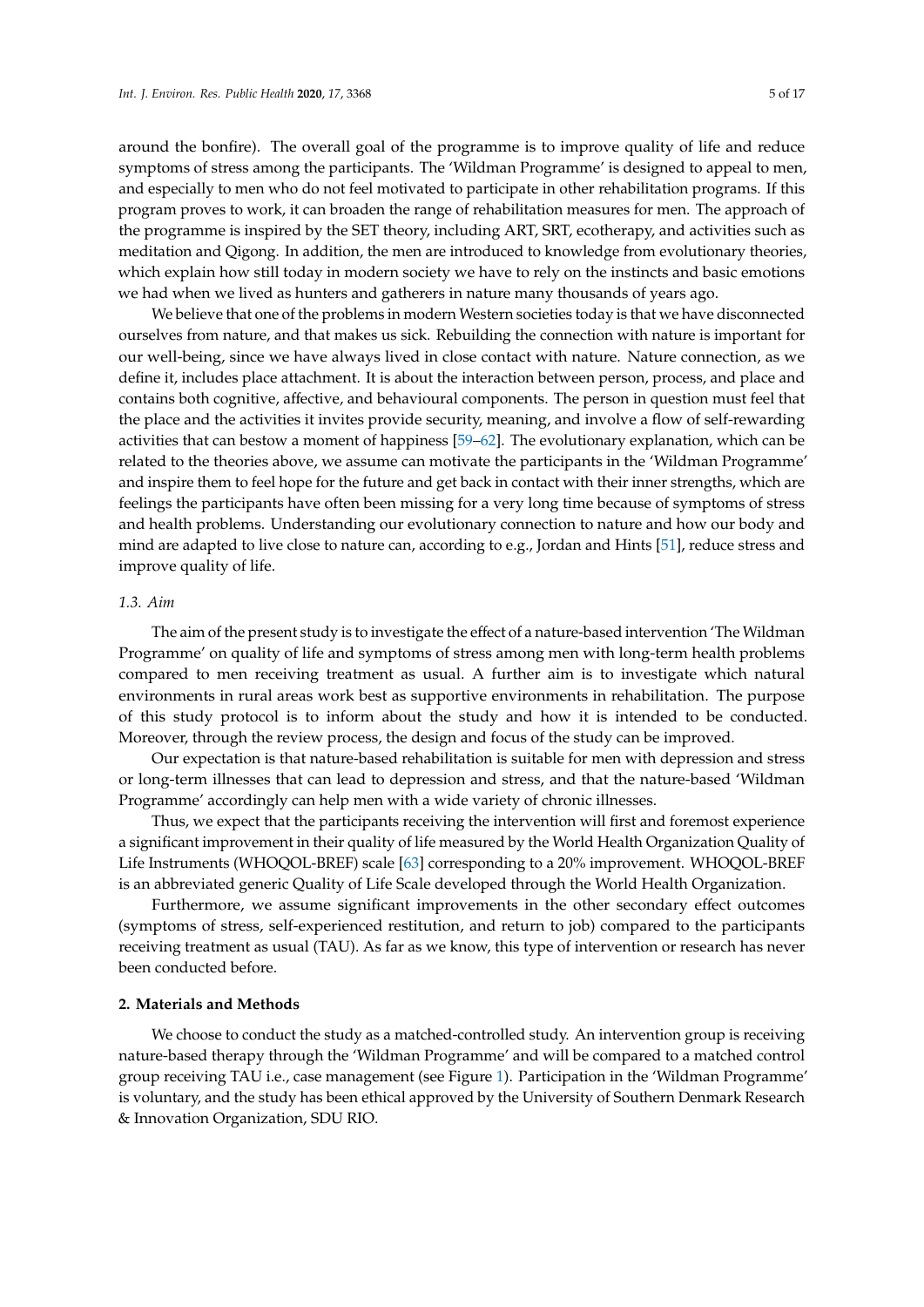<span id="page-5-0"></span>

**Figure 1.** The elements in the Nature–Body–Mind–Community approach in the 'Wildman **Figure 1.** The elements in the Nature–Body–Mind–Community approach in the 'Wildman Programme'.

## 2.1. Venue

The intervention programme takes place in five different natural environments in the countryside (Table [1\)](#page-5-1). They are not located far from urban areas, but participants in a previous pilot study have experienced that they are completely surrounded by natural environments [\[64](#page-14-21)[,65\]](#page-14-22).

| <b>Nature Environment</b>   | <b>Nature Qualities</b>                                                                                         |
|-----------------------------|-----------------------------------------------------------------------------------------------------------------|
| Meadowland                  | Open landscape, rich in species, overview but still closeness to nature                                         |
| Hill                        | Overview of the landscape, greater perspective, observation of what is<br>happening around you                  |
| Forest                      | Density, darkness, wandering shade, big trees, intense sensations from sounds,<br>scents, and sight impressions |
| Tunnel valley<br>with creek | Ice Age landscape, variation in nature, trees, sound of running<br>water is amplified                           |
| Shore                       | Horizon, waves and currents, sand and stones, sun and wind                                                      |

<span id="page-5-1"></span>storytelling, and community spirit. In nature, the participants in the 'Wildman Programme' will **Table 1.** The nature qualities of the five nature environments in the 'Wildman Programme'.

Every second time the group meets during the 12-week course, they meet up at their base camp to create a safe base for the group processes. The base camp is located close to a nature school and consists of a fireplace and a shelter. Every other time, the group meets in a new nature environment with different qualities in the southern part of Funen.

The nature environments are selected with inspiration from the Perceived Sensory Dimensions (PSD): serene nature rich in species and refuge, which are identified as most important to people with symptoms of stress [\[16,](#page-12-15)[66,](#page-15-0)[67\]](#page-15-1). The five local nature environments (see Table [1\)](#page-5-1) have been selected during the pilot project [\[64](#page-14-21)[,65\]](#page-14-22). They are based on feedback and preferences from former participants. The former pilot study shows that the participants have preferences for different types of nature; therefore, shore, forest, tunnel valley, hill, and meadowland are represented as settings in the 'Wildman Programme'. These natural environments are carefully selected but not unusual or exceptional; rather, they represent a spectrum of natural environments in Denmark. The nature environments are also selected so that the participants easily can access them by private or public transport and the environments are easy for the participants to visit alone or with their families after the course has ended.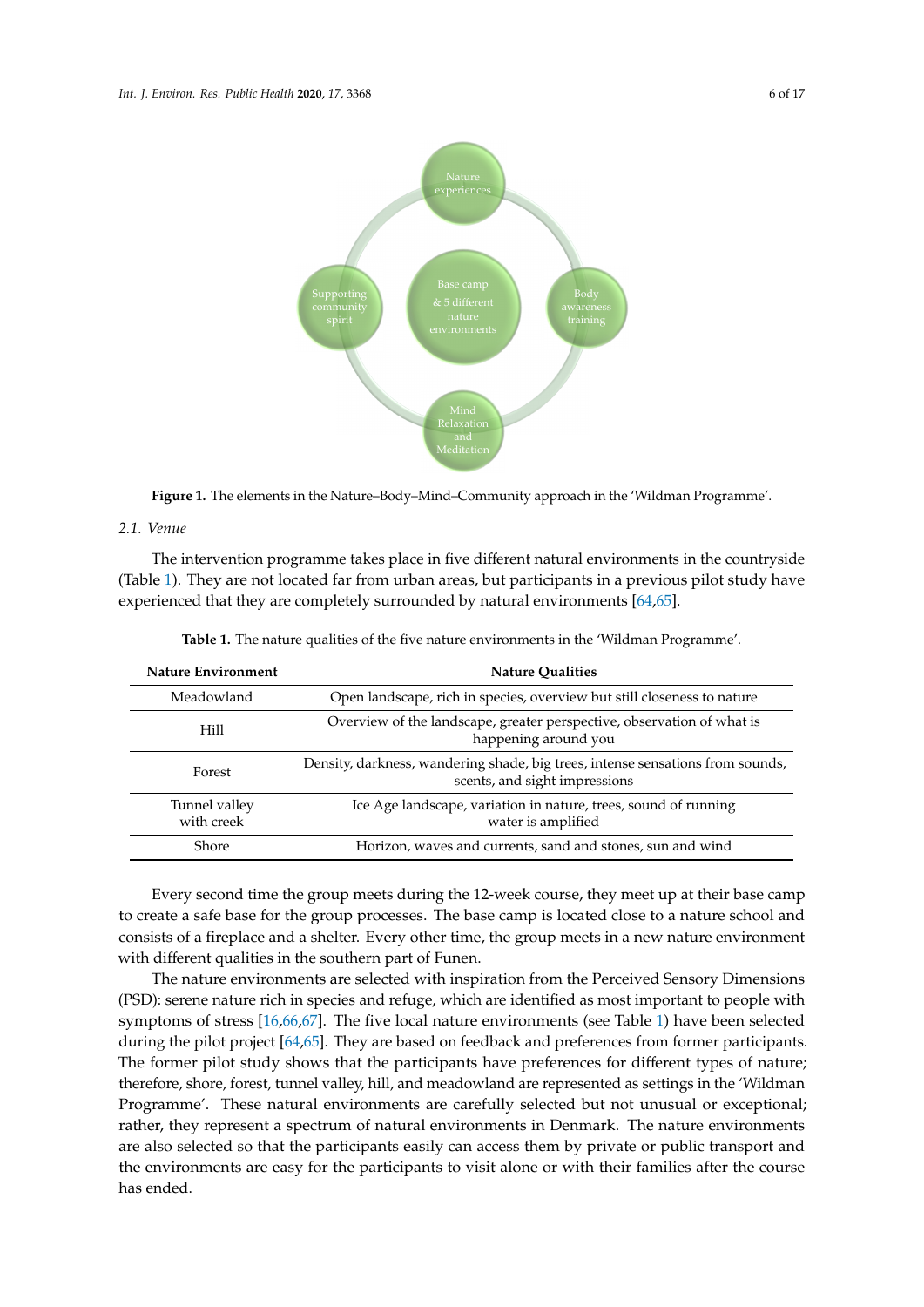## *2.2. Participants*

Inclusion criteria: The participants are men, aged 18–76 years old, living in the region of southern Funen in Denmark. The male participants are on long-term sick-leave and suffer from stress (ICD: F43.8 and F43.9), anxiety (ICD: F41.2), or depression (ICD: F32.0) according to the ICD, the International Classification of Diseases [\[68\]](#page-15-2). Moreover, the participants can suffer from diseases such as chronic cancer, post-cancer, chronic obstructive pulmonary disease (COPD), cardiovascular disease, or type 2 diabetes—all of which can cause stress. We expect that the nature-based 'Wildman Programme' can help men with a wide variety of chronic illnesses improve their quality of life and reduce symptoms of stress. Many of the participating men included in the study will in the beginning of the course to some extend experience lower quality of life and not have benefitted sufficiently from participation in other available rehabilitation interventions.

The participants will be divided into groups of 10–18 individuals in the 'Wildman Programme'. Approximately 40% of the participants will be recruited from the health centre in the Municipality of Svendborg and the Municipality of Faaborg-Midtfyn, approximately 40% will be recruited from the jobcentre in the Municipality of Svendborg and the Municipality of Faaborg-Midtfyn, and the remaining 20% will be recruited from the general practitioners. The control group will be recruited as a form of a natural experiment from comparable departments in the health centre and the job centre and from other general practitioners.

The study will include at least 104 participants: 52 in the intervention group and 52 in the control group. The diagnoses, ages, job status, and social status of the participants will be recorded. Instead of selecting participants to be included in the intervention group and TAU by randomisation, we have chosen to follow two groups via a type of natural experiment or quasi-experiment. We choose to select the TAU group from matched health centres, job centres, and general practitioners via their normal standard routines, where the groups are matched with respect to age, gender, and diagnosis [\[69\]](#page-15-3). The matched control group  $(N = 52)$  of men will resemble the men in the intervention group with regard to the distribution of age, job status, and levels of stress to ensure that the participants in the intervention and control group are as similar as possible (see Figure [2\)](#page-7-0).

The participants in the control group receive traditional treatment and rehabilitation in the healthcare system of the municipalities, which do not take place in nature. They participate in physiotherapeutic treatment, fitness training, mindfulness courses, and traditional rehabilitation programmes (consisting of e.g., physical exercise, nutritional counselling, and education about their illness).

The exclusion criteria are psychosis or psychotic disorders, brain injuries, addiction or physical disabilities that prevent them from participating in the physical exercise programme or move about in nature.

## *2.3. Intervention*

The 'Wildman Programme' is led by a nature guide and a health professional (e.g., a physiotherapist, a nurse, or a psychologist) who are experienced in rehabilitation of the included diagnosis and further educated in the nature-based rehabilitation methods. Based on past experiences in the 'Wildman Programme', the drop-out rate is expected to be approximately 15% due to the participants' return to work, hospitalisation, or because the intervention does not suit them.

The intervention has a duration of 12 weeks with one weekly three-hour meeting [\[24\]](#page-13-4). In addition, the participants are given homework such as breathing exercises and meditation techniques for around 15 min a day, and they should give themselves breaks during the week by spending time in a self-selected supportive environment in nature in their home area. There are 10–18 participating men in each group of the 'Wildman Programme'.

The intervention has a permanent chronological structure, which is the same every time the intervention groups meet, but the intervention elements are adjusted accordingly to seasons and weather conditions.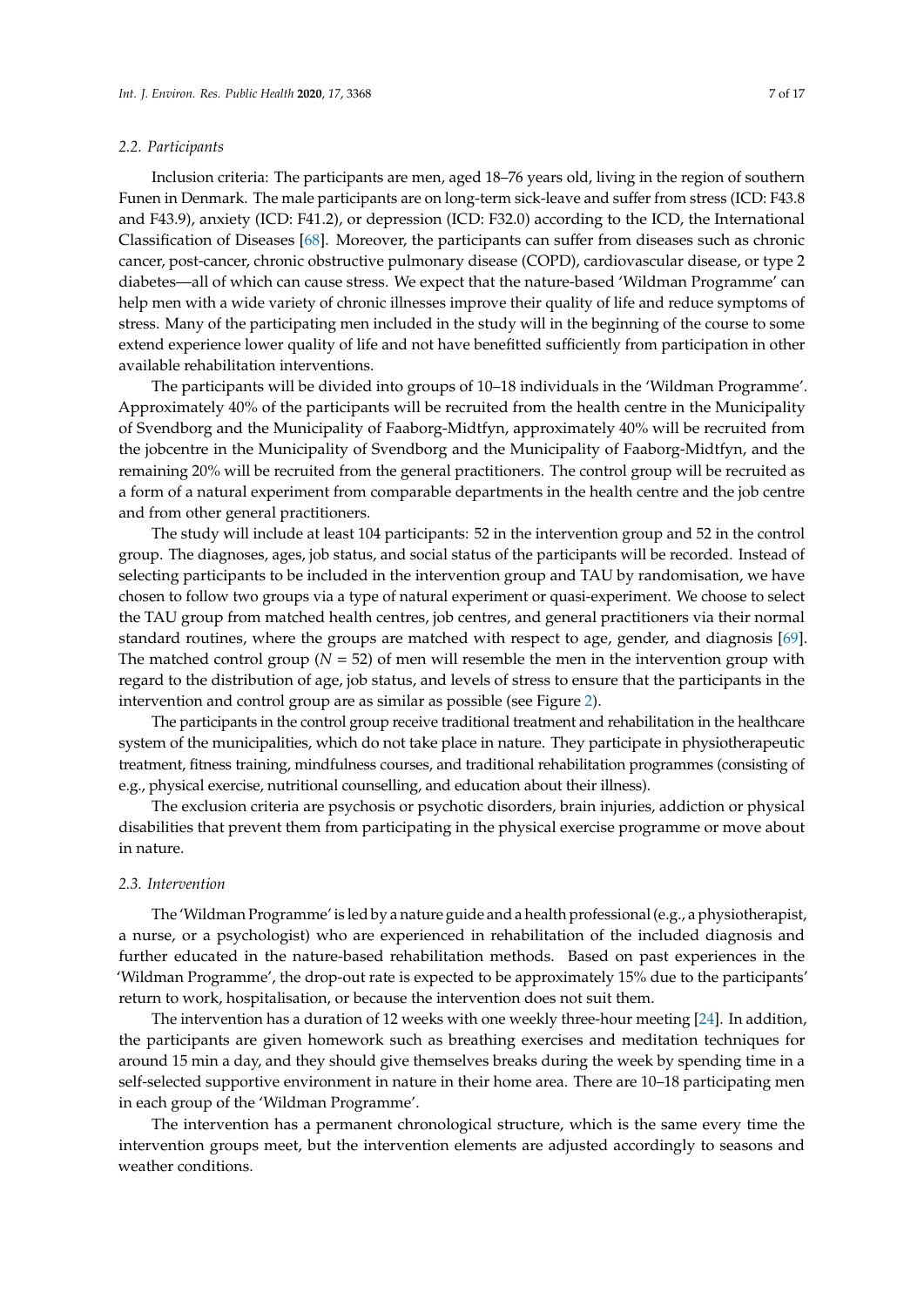<span id="page-7-0"></span>

**Figure 2.** Flowchart for the study of the 'Wildman Programme'.

The 'Wildman Programme' is described as a 'Nature–Body–Mind–Community' (NBMC) approach focusing on nature experiences, body awareness training, attention training, and supporting community spirit explored in the group at base camp and in five other nature environments with different nature qualities.

The NBMC approach has been developed in a pilot project during the period 2014–2018 [\[64,](#page-14-21)[65\]](#page-14-22). The 'Wildman Programme' consists of the following main elements: (1) Nature environments and nature experiences, (2) Body awareness, (3) Mind relaxation and meditation, and (4) Fire talks, storytelling, and community spirit. In nature, the participants in the 'Wildman Programme' will experience bonfires, storytelling, meditation, breathing exercises, and sensory perceptions to reconnect with nature. They listen to the birds, the wind, and the sounds of the creek, and they feel the soil and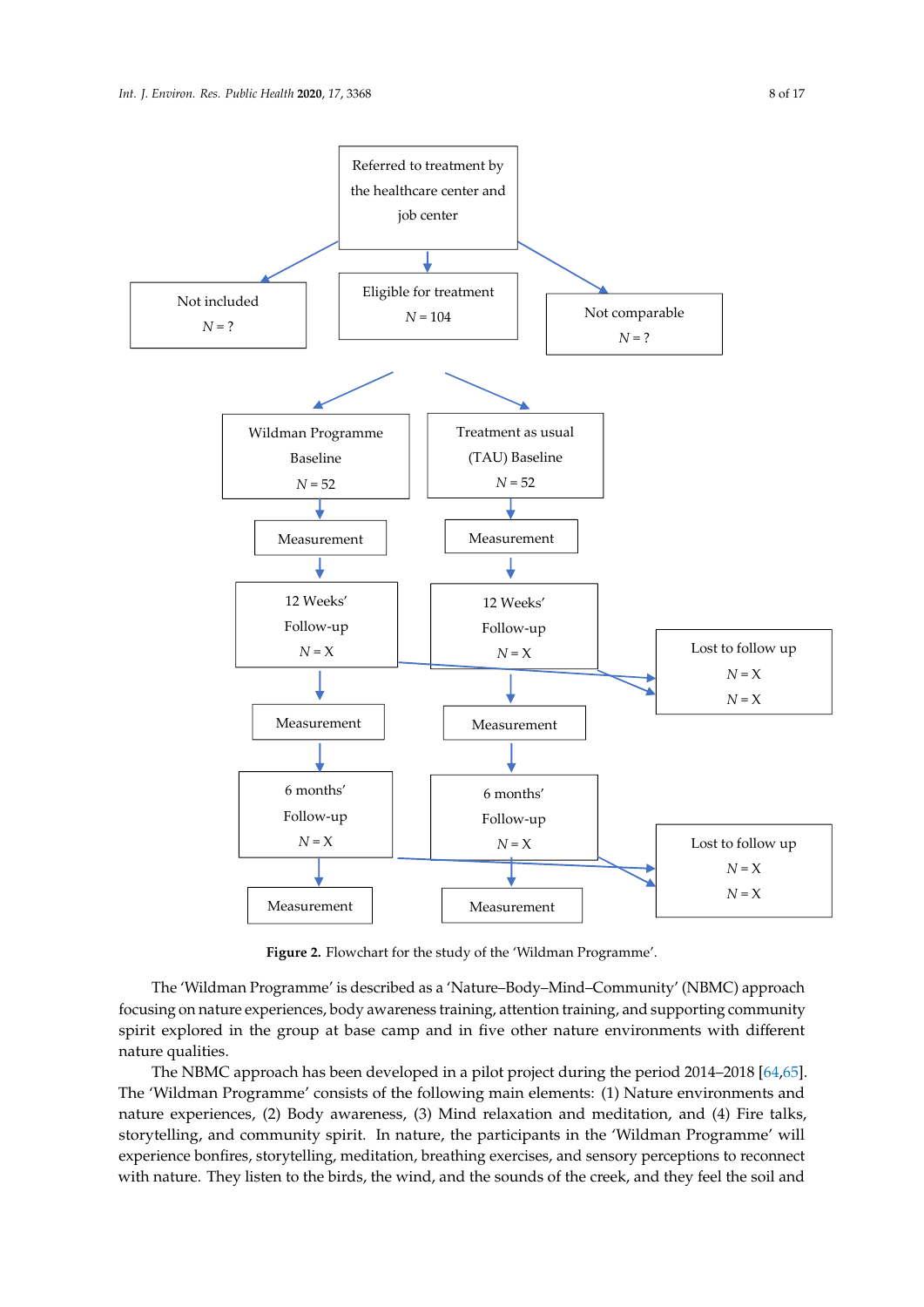the leaves and bark on the trees. They lay on their back on the ground, looking up in the treetops, seeing the shades and colours of light and the motion made by the wind; they lie totally quiet and just are in soft fascination [\[16,](#page-12-15)[32,](#page-13-12)[70,](#page-15-4)[71\]](#page-15-5).

## *2.4. Nature Environments and Nature Experiences*

In the 'Wildman Programme', the participants will be introduced to different nature environments that are expected to have a supportive effect. The environments are selected based on nature qualities that according to the Perceived Sensory Dimensions (PSD) can make the participants feel comfortable and inspire to inner peace which, according to SET, can reduce stress [\[16](#page-12-15)[,27\]](#page-13-7). Nature environments and nature experiences belong first and foremost to the sphere "nature" in SET.

The participants will also be supported to sense and restore their contact with nature. In the programme, they will regularly be trained in enhancing their sensory perception of nature [\[59,](#page-14-18)[72\]](#page-15-6). Experiencing nature alternately through different senses are expected to help them be more present and forget about negative thoughts in the moment, since they are focusing on the aesthetics of nature [\[28](#page-13-8)[,39](#page-13-19)[,59](#page-14-18)[,73\]](#page-15-7).

In the 'Wildman Programme', the participants are also presented with biological knowledge and stories about nature and our evolutionary relationship with nature, which also are expected to help them move from their directed attention to soft fascination. Wondrous stories about nature (e.g., selected stories about trees, plants, animals, or other natural phenomena) can make nature more accessible to the participants and 'open' nature to the men in the 'Wildman Programme' [\[74\]](#page-15-8). The 'Wildman Programme' will take place all year round and in all kinds of weather, which gives the participants the opportunity to reconnect with the cycles of nature, the seasonal changes, and the powers of nature.

## 2.4.1. Body Awareness

Many of the men participating in the 'Wildman Programme' will have little body awareness and experience problems with their balance. Therefore, in the 'Wildman Programme', the participants will be introduced to balance exercises and body and stretching exercises inspired by research on Qigong [\[48\]](#page-14-7).

Calligraphy health Qigong is an approach that is easy for the participants to engage in and can easily be adapted to the different physical needs in the group and the different nature environments. Qigong exercises are expected to help the participants experience a flow of energy in the whole body and strengthen their body tone and body awareness. In addition, the 'Wildman Programme' includes different kinds of outdoor play. These can help the participants strengthen both their physical and mental health, since they increase their heart rate and get their blood circulation activated, while at the same time, they get to play and laugh together [\[75\]](#page-15-9).

## 2.4.2. Mind Relaxation And Meditation

During the 'Wildman Programme', the participants will also experience body scanning meditations, outdoor sittings, and narrative meditations. The practice will be adapted to the changes in seasons and the weather in Denmark and accordingly, the meditation practice will shift between sitting, standing, walking, laying, and working forms of meditation to keep the participants from getting cold. The narrative meditations are inspired by the mindfulness concept [\[76\]](#page-15-10) and integrate nature elements and knowledge about our life in nature through time.

In the 'Wildman Programme', the participants will learn different breathing exercises that activate the parasympathetic nervous system. The breathing exercises will be repeated in the course and can be done by the participants at home both during and after the course. Breathing exercises are expected to help reduce stress and have a positive physiological impact on the body. Breathing exercises can enhance the sensory experience of nature and can enhance feelings of well-being and reduce stress [\[42\]](#page-14-2).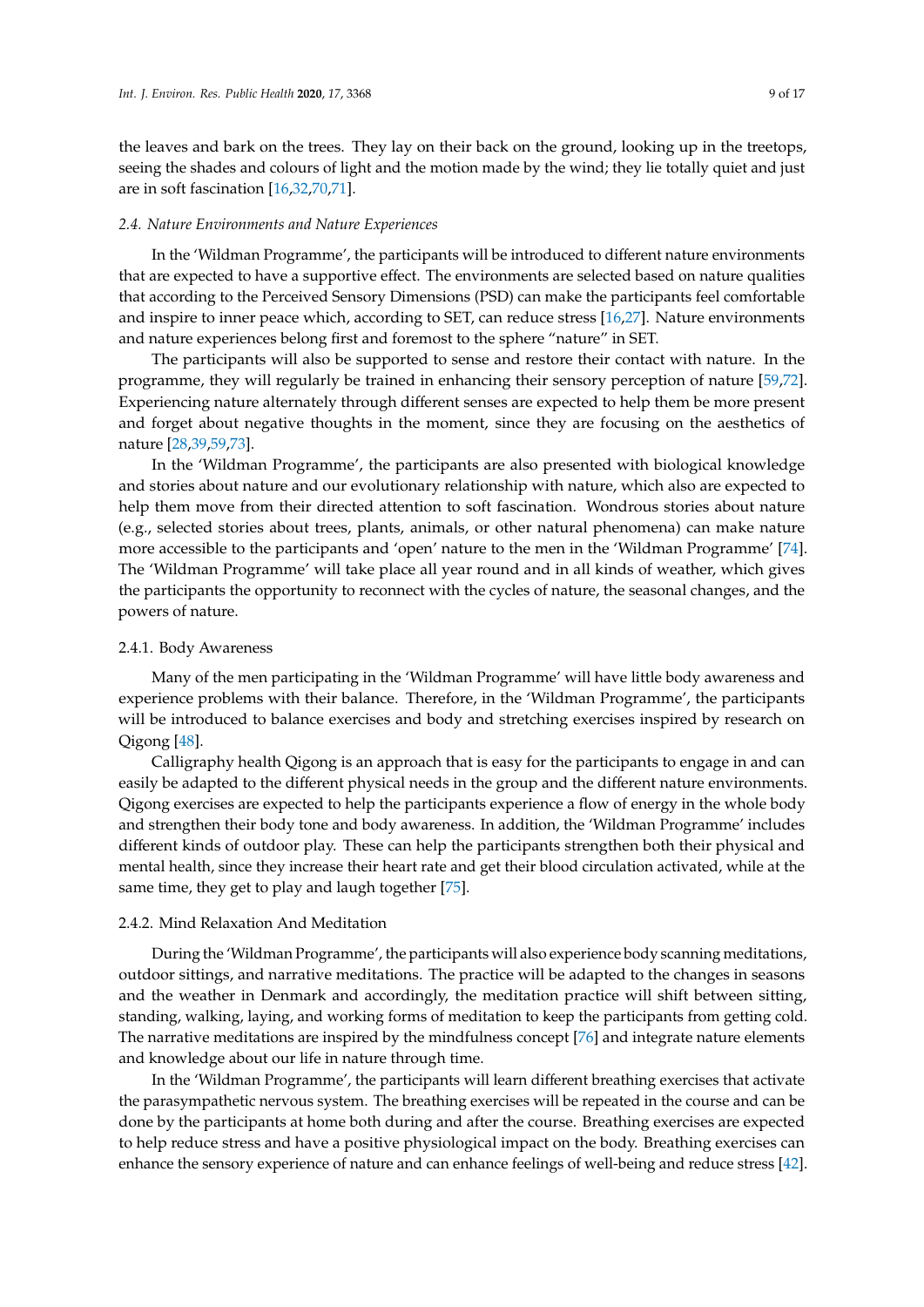## 2.4.3. Fire Talks, Storytelling, and Community Spirit

An important aim during the 'Wildman Programme' is to create positive interactions among the participants. Being together in nature can strengthen positive relationships because social barriers and hierarchy are reduced. Therefore, the participants can experience being more open to others in the group. Research indicate that activities in natural areas often become more spontaneous, since the environment is more unaffected, far less rigid, strict, and organised than in built environments. This in turn can lead participants to be more informal in their contact with each other in natural environments, which in turn can lead to opportunities of spontaneous meetings and networks [\[77\]](#page-15-11). This aim relates to the "social" and "culture" spheres according to SET. The 'Wildman programme' focuses on creating a team spirit in the group and a common culture where it is allowed to be both vulnerable and resourceful at the same time. The participants should feel safe in each other's company and be able to tell their own story as well as create a common story in the group [\[78\]](#page-15-12). In this aspect, the talks in the group around the bonfire have a significant importance. Evolutionarily, bonfires have offered a kind of refuge and safety from predators [\[79\]](#page-15-13), and these feelings of safety and refuge can also today make it easier for the participants to be open-minded, to let go, and be present.

One of the goals of the 'Wildman Programme' is to create positive social interactions and a remaining network after the programme has ended. Hence, the 'Wildman Association' has been established as a club for former participants of the 'Wildman Programme', and it is driven by volunteers. On the last day of the course, the participants will meet with the 'Wildman Association' consisting of previous participants of the 'Wildman Programme', and they get the opportunity to become members of a big network that continues to meet in nature and use some of the techniques they have learned during the 'Wildman Programme'.

## *2.5. Outcomes*

The participants all experience symptoms of stress and reduced quality of life due to their physical or mental health problems. Therefore, the following outcomes have been selected. All primary and secondary outcomes are measured at baseline (T1), post-treatment (T2), and at follow up 6 months post-intervention (T3).

Primary outcome:

The primary outcome is to investigate whether the results from the NBMC approach in the 'Wildman Programme' have a significant effect on the participants' quality of life. The effect will be measured by the following scale:

Self-experienced quality of life: the World Health Organization (WHO)'s brief questionnaire, WHOQOL-BREF [\[80\]](#page-15-14).

Secondary outcomes:

The secondary outcomes are to investigate whether the 'Wildman Programme' has a significant effect on the participants' level of stress, self-experienced restitution, and job status. The effects will be measured by the following methods:

- Level of stress: Cohen's Perceived Stress Scale (PSS) [\[81\]](#page-15-15).
- Self-experienced restitution: The Perceived Restorativeness Scale-11 (PRS-11) [\[82\]](#page-15-16).
- Job status: Measured by self-reported job status before, post, and 6 months after the intervention.

#### **3. Research Design**

## *3.1. Flow of Participants*

The referred men will be invited to an introductory interview before they can be included in the 'Wildman Programme'. The sample size in the study will be 104 in total: 52 men will be included in the intervention group and 52 men in the control group will be given treatment as usual (see Figure [2\)](#page-7-0).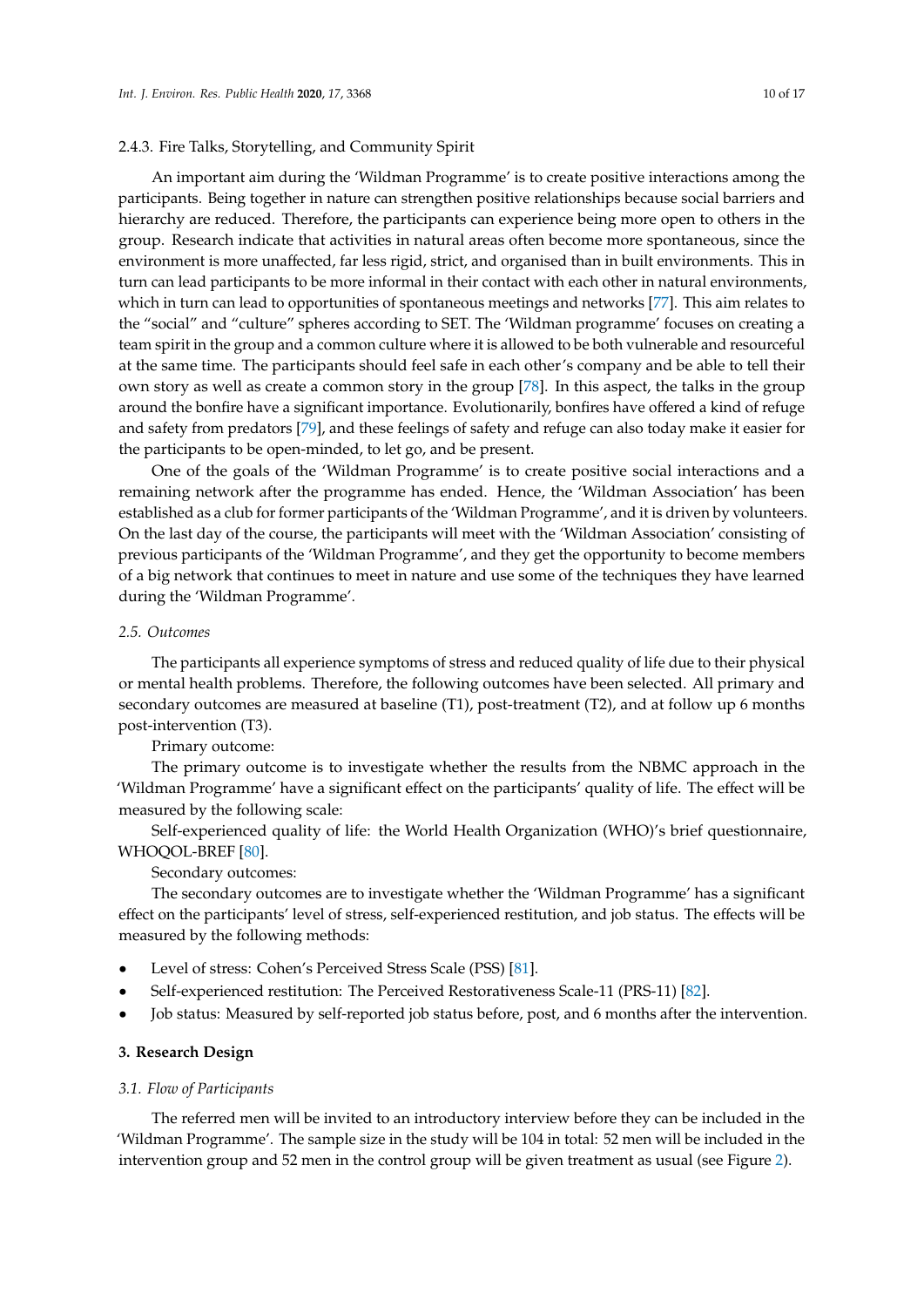The strategy to achieve adequate participants in the study is to establish close cooperation with the health centres and job centres in the two municipalities, which have decided to hire a project leader to coordinate the recruitment to the intervention and control group.

The participants in the intervention group and the control group will be answering a questionnaire at baseline (T1), post-treatment (T2), and at follow up 6 months post-intervention (T3).

The questionnaire will include the following scales:

- Self-experienced quality of life: WHO's brief questionnaire, WHOQOL-BREF, which examines four domains in a five-point Likert scale: physical health, mental health, social relationships, and health-related environments, for instance access to medical care. The global quality of life is based on the participants' scores on the four domains, and they range from 0 to 100, with a high score indicating a high quality of life [\[80\]](#page-15-14).
- Level of stress: Cohen's Perceived Stress Scale, PSS, examines the way you handle stress in daily living on 14 items in a five-point Likert scale [\[81\]](#page-15-15).
- Self-experienced restitution: The Perceived Restorativeness Scale-11 (PRS-11) [\[82\]](#page-15-16) measures with 11 items four different categories of self-experienced restitution related to spontaneous attention: fascination, being away, coherence, and scope. The scale is used for measuring meditation practice and attention training in natural environments.
- Job status: Measured by self-reported job status before, post, and 6 months after the intervention.

Participants from the intervention group and control group will be contacted by e-mail or by phone if they have not answered the questionnaires. No outcome data will be collected on participants that drop out of the study.

No other nature-based interventions are permitted during the trial.

Data will be securely stored in a locked electronic folder at the University, and data will be analysed in SPSS.

#### *3.2. Statistical Analysis*

As we are dealing with a mixed group of participants, the power calculation will be based on an estimate of the medium value (*M*) and the standard deviation (*SD*). Based on population standards for men with low measures on the WHOQOL-BREF scale, the following medium value and standard deviation are estimated: *M* = 57.0, *SD* = 18.0 [\[63\]](#page-14-20). According to the population standards for men [\[83\]](#page-15-17), a 20% improvement equals a change from a low global quality of life to a high global quality of life. In the light of our previous experiences with the courses and the results obtained, a medium size effect can be expected when it comes to self-reported quality of life measured with WHOQOL-BREF (Cohens  $d = 0.50$ ). A t-test power calculation made by the GPower 3.1 [\[84\]](#page-15-18) shows that there must be a total of 104 participants to obtain a medium effect on the WHOQOL-BREF (Cohens  $d = 0.60$ ), by setting the significance level to 5%, the power to 80%, and the expected drop out by the 6 months' follow up to 15%.

Data from the pilot project showed an improvement in the quality of life for the target group in relation to the mean value and standoffs.

The results of the study will be analysed according to the intention-to-treat perspective. Primary and secondary outcomes at baseline, after end of treatment, will be analysed, and again at a six months' follow-up applying linear mixed-effects models. Missing data will be dealt with by the maximum likelihood method, as this method is regarded as the optimal method for handling missing data caused by drop out [\[85\]](#page-15-19).

The effect of the treatment on the global quality of life mediated by the perceived restrictiveness scale is also examined by the Preacher and Hayes macro process for SPSS. The method is based on the maximum likelihood estimation and bootstrap [\[86\]](#page-15-20).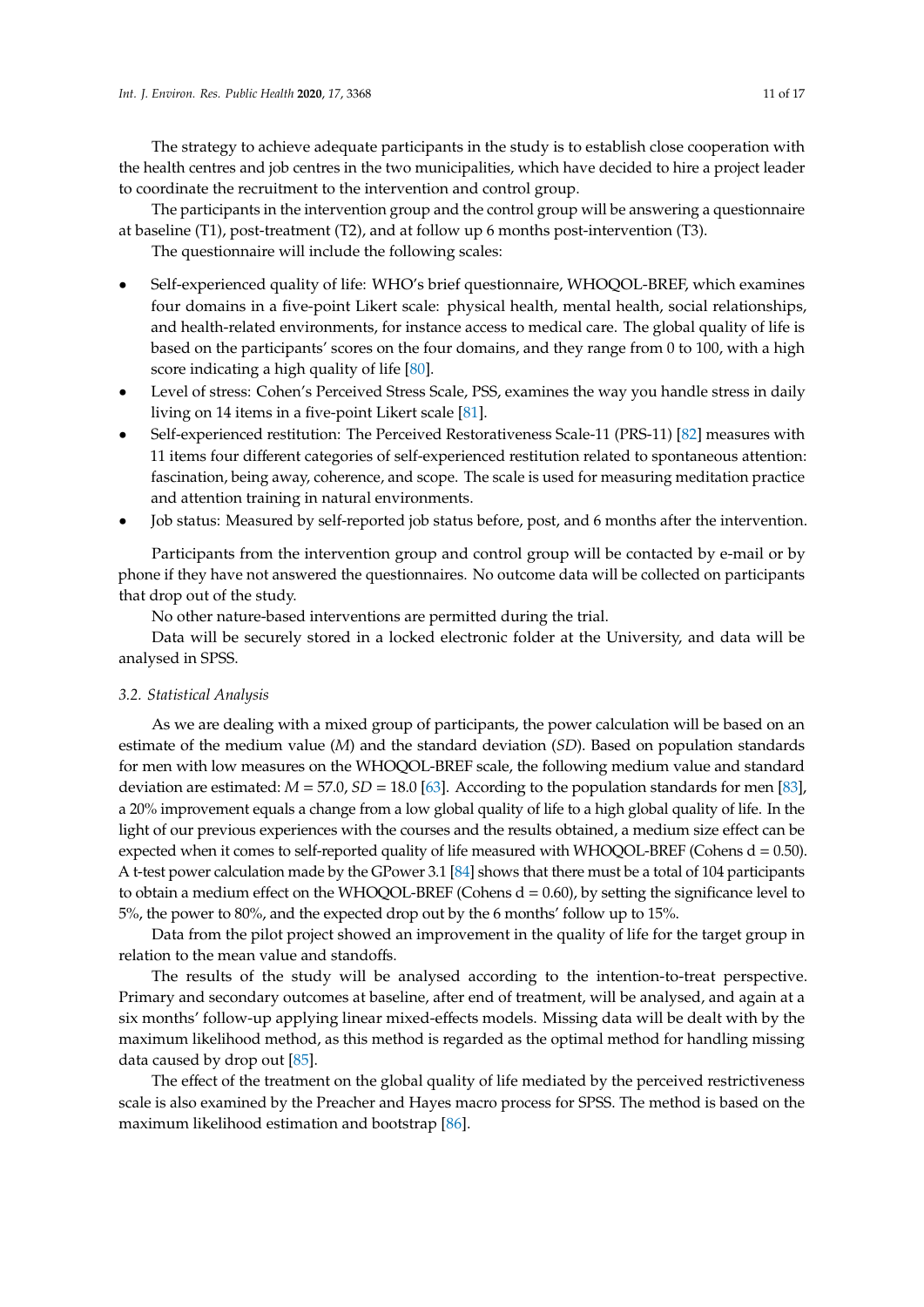## **4. Discussion**

Gradually, more and more research show that the use of nature in health promotion and treatment has positive effects [\[24](#page-13-4)[,87](#page-15-21)[–89\]](#page-16-0). In Denmark, we still do not have the same practice to integrate nature on a strategic level in health programmes as in e.g., Sweden, Norway, and the Netherlands [\[90,](#page-16-1)[91\]](#page-16-2), but more and more development and research into nature-based interventions has taken place in Denmark in recent years [\[92,](#page-16-3)[93\]](#page-16-4).

The novelty of this study is the investigation of nature-based methods adapted to *men*, who are often an overlooked group in the healthcare system. Too many men do not seek help in the healthcare system, and they reject health offers or drop out at a much bigger scale than women. Traditionally, it has been difficult to create rehabilitation programmes that appeal to men [\[2\]](#page-12-1); therefore, it is important to develop and implement new methods to help men. The 'Wildman Programme' is designed based on the knowledge of men and their needs, and the activities are moved from inside the healthcare system to natural areas, which often appeal to many men and better resonate with their self-perception. The results of this study will be important to state whether the method in the 'Wildman Programme' has potential to be implemented as a rehabilitation offer in the Danish healthcare system to help men with different health problems gain better life quality and reduce symptoms of stress.

A pilot project completed prior to this study showed that nature has the potential to have a special appeal to men and that most men agree that being in nature has a positive effect on their quality of life and can increase feelings of joy, power, and peace [\[64](#page-14-21)[,65\]](#page-14-22). In addition, the novelty of the study is to investigate whether the 'Wildman Programme' has a structure and contains methods that are easily accessible and easy to integrate for healthcare professionals in healthcare programmes in municipalities in Denmark. More health care professionals are asking for concrete programmes and tools they can use to support participants and patients with health problems in nature, and they are asking for recommendations on specific places in nature that are particularly favourable for nature-based interventions. This study can hopefully contribute with new knowledge on which natural environments in rural areas work best as supportive environments in rehabilitation.

## *4.1. Limitations*

The intervention group and the control group will not be randomly recruited, and therefore we cannot safely determine whether they are completely comparable, even though we will match the participants regarding age, gender, and diagnosis. Instead of randomisation, we chose a method that can be described as a natural experiment or a quasi-experiment. This can be seen as a limitation, but by choosing this alternative, the risk of loss or change in the control group decreases due to dissatisfaction with not being able to belong to the intervention group, and at the same time, one can assume that the values are similar to those given in the ordinary rehabilitation. That is, this reduces threats to external validity, which often limits the value of a Randomised Controlled Trial (RCT). By using this type of design, we can involve common health centres, job centres, and general practitioners, thereby making the results more generalisable. In addition, the lack of randomisation often facilitates the recruitment of a larger proportion of eligible participants, further increasing generalisability.

## *4.2. Closure*

If this study shows positive effects and significantly can improve life quality and reduce stress among men with stress, anxiety, depression, post-cancer and chronic cancer, COPD, cardiovascular disease, or diabetes type II, the 'Wildman Programme' has a potential to be implemented as a rehabilitation programme for men in municipalities in Denmark. Pilot projects prior to this study indicate that the NBMC approach used in the 'Wildman Programme' can also have beneficial effects on groups of women, groups consisting of both men and women, and on groups of young people. In a future perspective, it would be interesting to investigate the effect of the programme and the methods on new target groups.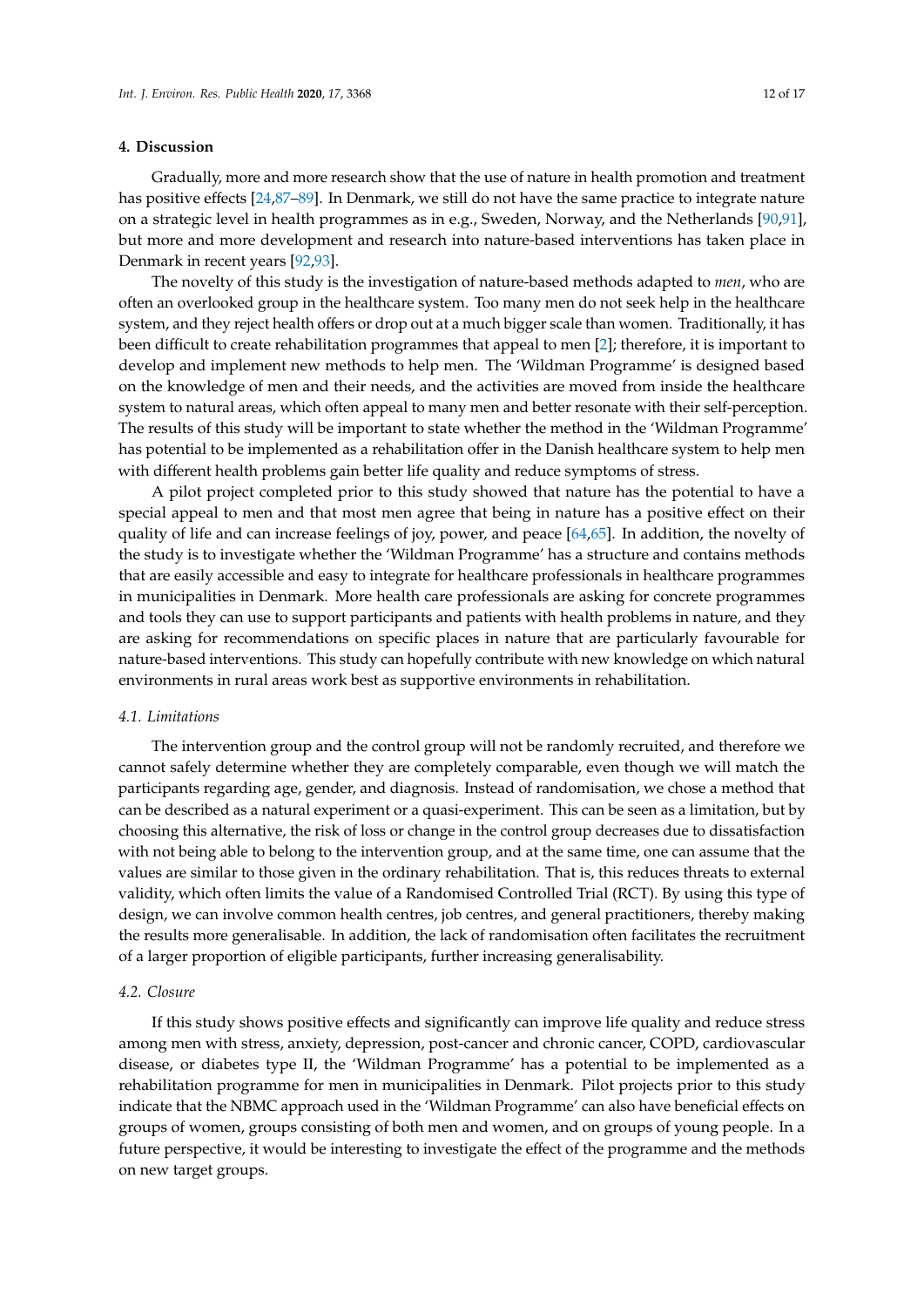**Author Contributions:** Conceptualisation: S.H.; Methodology, S.H., P.G., T.E.A. and K.K.R.; Validation, S.H., T.E.A.; Formal analysis, S.H.; Investigation, S.H.; Data curation, S.H., T.E.A. and P.G.; Writing—original draft preparation, S.H.; Writing—review and editing, P.G., T.E.A., K.K.R.; Visualisation, S.H.; Supervision, P.G., T.E.A. and K.K.R.; Project administration, K.K.R.; Funding acquisition, K.K.R. All authors have read and agreed to the published version of the manuscript.

**Funding:** The study has been funded by a Danish non-profit organisation, TrygFonden. Grant number (122878). TrygFonden has no competing interests. Contact information: Anders Hagen Hansen at aha@trygfonden.dk.

**Acknowledgments:** This study would not have been possible unless the Municipality of Svendborg and the Municipality of Faaborg-Midtfyn had supported the project and communicated the intervention to the target group of men. In addition, thank you to the participants who joined the courses in the project and the collaboration with the two course leaders. Thank you also to the co-authors of this article, who have helped lift the project to a higher reflective level.

**Conflicts of Interest:** Simon Høegmark has been a part of the development of the 'Wildman Programme'. However, the 'Wildman Programme' will during the study be led by staff from the health centers in the Municipality of Svendborg and Faaborg-Midtfyn. Simon owns a small company, and he and his companion have educated the staff in the methods of the 'Wildman Programme'. Simon Høegmark gets no financial benefits from the project.

## **References**

- <span id="page-12-0"></span>1. Jensen, H.A.R.; Davidsen, M.; Ekholm, O.; Christensen, A.I. *Danskernes Sundhed-Den Nationale Sundhedsprofil 2017*; Sundhedsstyrelsen: Copenhagen, Denmark, 2018.
- <span id="page-12-1"></span>2. Madsen, S.A. *Mænds Sundhed Og Sygdomme. Mens' Health And Illness*; Samfundslitteratur: Copenhagen, Denmark, 2014; pp. 1–37.
- <span id="page-12-2"></span>3. White, A.; McKee, M.; Richardson, N.; Visser, R.; Madsen, S.A.; Sousa, B.C.; Hogston, R.; Zatonski, W.; Makara, P. Europe's men need their own health strategy. *BMJ* **2011**, *343*, d7397. [\[CrossRef\]](http://dx.doi.org/10.1136/bmj.d7397) [\[PubMed\]](http://www.ncbi.nlm.nih.gov/pubmed/22127516)
- <span id="page-12-3"></span>4. Tudiver, F.; Talbot, Y. Why don't men seek help? Family physicians' perspectives on help-seeking behavior in men. *J. Fam. Pr.* **1999**, *48*, 47–52.
- <span id="page-12-4"></span>5. Stigsdotter, U. *Landscape Architecture and Health—Evidence-Based Health-Promoting Design and Planning*; Swedish University of Agricultural Sciences Alnarp: Uppsala, Sweden, 2005; Volume 2005.
- <span id="page-12-5"></span>6. Alighieri, D. *Divina Commedia English*; Penguin Books: London, UK, 1986; Volume 3.
- <span id="page-12-6"></span>7. Öhman, A.; Mineka, S. Fears, phobias, and preparedness: Toward an evolved module of fear and fear learning. *Psychol. Rev.* **2001**, *108*, 483. [\[CrossRef\]](http://dx.doi.org/10.1037/0033-295X.108.3.483) [\[PubMed\]](http://www.ncbi.nlm.nih.gov/pubmed/11488376)
- <span id="page-12-7"></span>8. Öhman, A. Fear and anxiety. Overlaps and dissociations. In *Handbook of Emotions*; Guilford Press: New York, NY, USA, 2008; pp. 709–729.
- <span id="page-12-8"></span>9. Falk, J.H.; Balling, J.D. Evolutionary Influence on Human Landscape Preference. *Environ. Behav.* **2009**, *42*, 479–493. [\[CrossRef\]](http://dx.doi.org/10.1177/0013916509341244)
- <span id="page-12-9"></span>10. Orians, G.; Heerwagen, J.; Barkow, J.; Cosmides, L.; Tooby, J. The adapted mind: Evolutionary psychology and the generation of culture. In *The Adapted Mind: Evolutionary Psychology and the Generation of Culture*; Oxford University Press: New York, NY, USA, 1992; pp. 555–579.
- <span id="page-12-10"></span>11. Online Etymology Dictionary. Available online: https://[www.etymonline.com](https://www.etymonline.com/search?q=Nature)/search?q=Nature (accessed on 22 April 2020).
- <span id="page-12-11"></span>12. Beck, T.E. Gardens as a 'third nature': The ancient roots of a renaissance idea. *Stud. Hist. Gard. Des. Landsc.* **2002**, *22*, 327–334. [\[CrossRef\]](http://dx.doi.org/10.1080/14601176.2002.10435275)
- <span id="page-12-12"></span>13. Biodiversity & the Fourth Nature. Landscape Architects Association. Available online: http://[www.landscapearchitecture.org.uk](http://www.landscapearchitecture.org.uk/theory-of-landscape-architecture/biodiversity-the-sixth-extinction-and-the-fourth-nature/)/theory-of-landscape-architecture/biodiversity-the-sixth[extinction-and-the-fourth-nature](http://www.landscapearchitecture.org.uk/theory-of-landscape-architecture/biodiversity-the-sixth-extinction-and-the-fourth-nature/)/ (accessed on 22 April 2020).
- <span id="page-12-13"></span>14. Kronlid, D. Miljöetik, didaktik och mobilitet i nordisk landskapsarkitektur. Environmental ethics, didactics and mobility in nordic landscape architecture. Theme issue: Intellectual traditions in a nordic context. *Nord. J. Archit. Res.* **2016**, *28*, 131–144.
- <span id="page-12-14"></span>15. Hartig, T.; Berg, A.E.V.D.; Hagerhall, C.M.; Tomalak, M.; Bauer, N.; Hansmann, R.; Ojala, A.; Syngollitou, E.; Carrus, G.; Van Herzele, A.; et al. Health Benefits of Nature Experience: Psychological, Social and Cultural Processes. In *Forests, Trees and Human Health*; Springer Science and Business Media LLC: Berlin, Germany, 2010; pp. 127–168.
- <span id="page-12-15"></span>16. Grahn, P.; Stigsdotter, U.K. The relation between perceived sensory dimensions of urban green space and stress restoration. *Landsc. Urban Plan.* **2010**, *94*, 264–275. [\[CrossRef\]](http://dx.doi.org/10.1016/j.landurbplan.2009.10.012)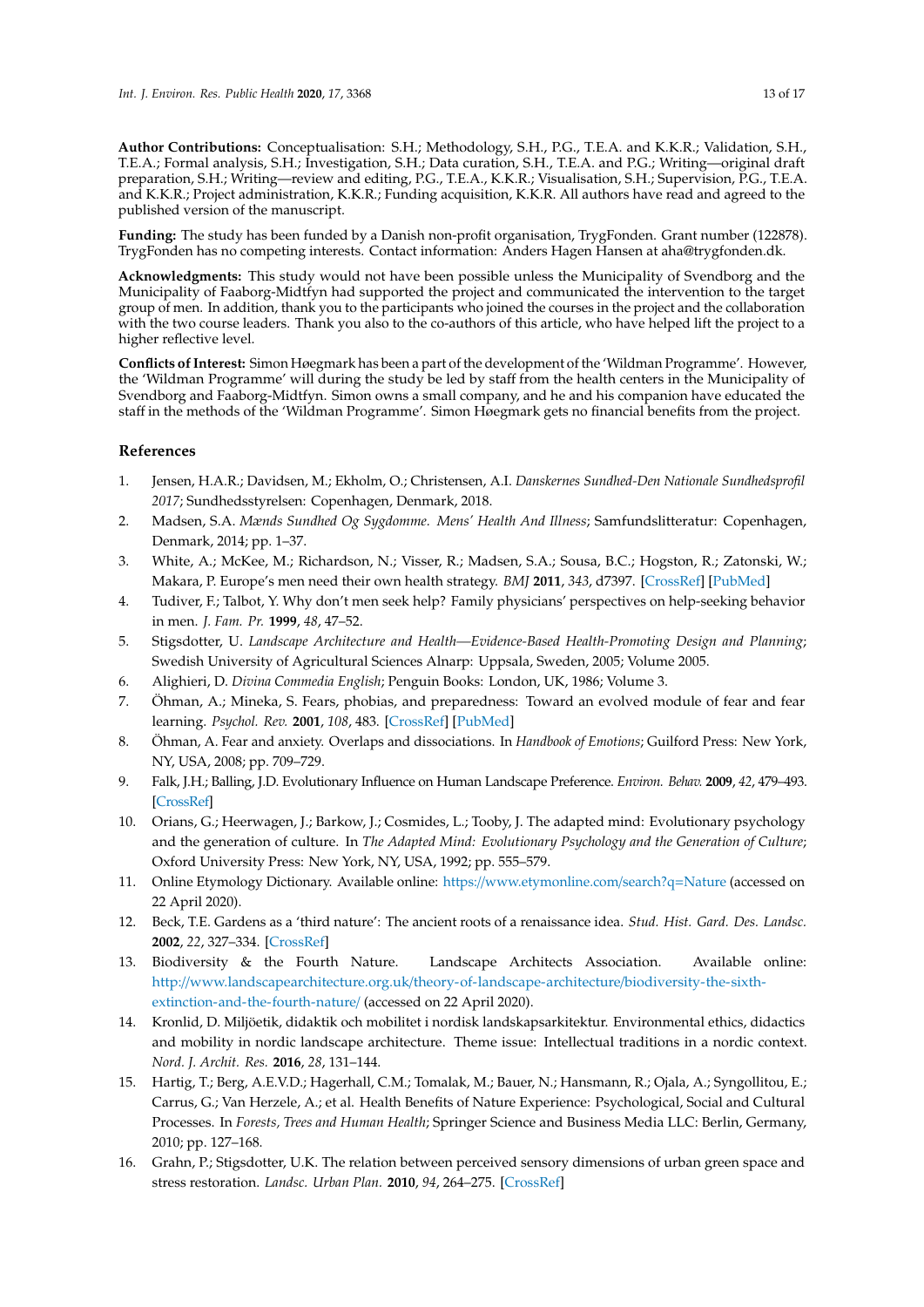- <span id="page-13-0"></span>17. Nilsson, K.; Bentsen, P.; Grahn, P.; Mygind, L. What is the scientific evidence with regard to the effects of forests, trees on human health and well-being? *Santé Publique* **2019**, *1*, 219–240. [\[CrossRef\]](http://dx.doi.org/10.3917/spub.190.0219)
- <span id="page-13-1"></span>18. Soga, M.; Gaston, K.J.; Yamaura, Y. Gardening is beneficial for health: A meta-analysis. *Prev. Med. Rep.* **2017**, *5*, 92–99. [\[CrossRef\]](http://dx.doi.org/10.1016/j.pmedr.2016.11.007)
- 19. Bloomfield, D. What makes nature-based interventions for mental health successful? *BJPsych Int.* **2017**, *14*, 82–85. [\[CrossRef\]](http://dx.doi.org/10.1192/S2056474000002063)
- 20. Corazon, S.S.; Nyed, P.K.; Sidenius, U.; Poulsen, D.V.; Stigsdotter, U. A Long-Term Follow-Up of the Efficacy of Nature-Based Therapy for Adults Suffering from Stress-Related Illnesses on Levels of Healthcare Consumption and Sick-Leave Absence: A Randomized Controlled Trial. *Int. J. Environ. Res. Public Heal.* **2018**, *15*, 137. [\[CrossRef\]](http://dx.doi.org/10.3390/ijerph15010137) [\[PubMed\]](http://www.ncbi.nlm.nih.gov/pubmed/29342952)
- 21. Clatworthy, J.; Hinds, J.; Camic, P. Gardening as a mental health intervention: A review. *Ment. Health Rev. J.* **2013**, *18*, 214–225. [\[CrossRef\]](http://dx.doi.org/10.1108/MHRJ-02-2013-0007)
- <span id="page-13-2"></span>22. Cipriani, J.; Benz, A.; Holmgren, A.; Kinter, D.; McGarry, J.; Rufino, G. A Systematic Review of the Effects of Horticultural Therapy on Persons with Mental Health Conditions. *Occup. Ther. Ment. Health* **2017**, *33*, 47–69. [\[CrossRef\]](http://dx.doi.org/10.1080/0164212X.2016.1231602)
- <span id="page-13-3"></span>23. Solly, K. *The Nature of Education*; Early Years Educator: London, UK, 2018; p. 20, v–vii.
- <span id="page-13-4"></span>24. Grahn, P.; Pálsdóttir, A.M.; Ottosson, J.; Jonsdottir, I.H. Longer Nature-Based Rehabilitation May Contribute to a Faster Return to Work in Patients with Reactions to Severe Stress and/or Depression. *Int. J. Environ. Res. Public Health* **2017**, *14*, 1310. [\[CrossRef\]](http://dx.doi.org/10.3390/ijerph14111310) [\[PubMed\]](http://www.ncbi.nlm.nih.gov/pubmed/29076997)
- <span id="page-13-5"></span>25. Kamioka, H.; Tsutani, K.; Mutoh, Y.; Honda, T.; Shiozawa, N.; Okada, S.; Park, S.-J.; Kitayuguchi, J.; Kamada, M.; Okuizumi, H.; et al. A systematic review of randomized controlled trials on curative and health enhancement effects of forest therapy. *Psychol. Res. Behav. Manag.* **2012**, *5*, 85–95. [\[CrossRef\]](http://dx.doi.org/10.2147/PRBM.S32402)
- <span id="page-13-6"></span>26. Lee, I.; Choi, H.; Bang, K.-S.; Kim, S.; Song, M.; Lee, B. Effects of Forest Therapy on Depressive Symptoms among Adults: A Systematic Review. *Int. J. Environ. Res. Public Health* **2017**, *14*, 321. [\[CrossRef\]](http://dx.doi.org/10.3390/ijerph14030321)
- <span id="page-13-7"></span>27. Van den Bosch, M.; Bird, W. *Oxford Textbook of Nature and Public Health: The Role of Nature in Improving the Health of a Population*; Oxford University Press: Oxford, UK, 2018.
- <span id="page-13-8"></span>28. Ulrich, R.S. Aesthetic and Affective Response to Natural Environment. In *Behavior and the Natural Environment*; Springer Science and Business Media LLC: Berlin, Germany, 1983; pp. 85–125.
- <span id="page-13-9"></span>29. Ulrich, R.S. Biophilia, biophobia, and natural landscapes. In *The Biophilia Hypothesis*; Island Press: Washington, DC, USA, 1993; Volume 7, pp. 73–137.
- <span id="page-13-10"></span>30. Kaplan, S. The restorative benefits of nature: Toward an integrative framework. *J. Environ. Psychol.* **1995**, *15*, 169–182. [\[CrossRef\]](http://dx.doi.org/10.1016/0272-4944(95)90001-2)
- <span id="page-13-11"></span>31. Kondo, M.C.; Jacoby, S.F.; South, E.C. Does spending time outdoors reduce stress? A review of real-time stress response to outdoor environments. *Health Place* **2018**, *51*, 136–150. [\[CrossRef\]](http://dx.doi.org/10.1016/j.healthplace.2018.03.001)
- <span id="page-13-12"></span>32. Kaplan, R.; Kaplan, S. *The Experience of Nature: A Psychological Perspective*; CUP Archive: Cambridge, UK, 1989.
- <span id="page-13-13"></span>33. Kaplan, R.; Austin, M.E.; Kaplan, S. Open Space Communities: Resident Perceptions, Nature Benefits, and Problems with Terminology. *J. Am. Plan. Assoc.* **2004**, *70*, 300–312. [\[CrossRef\]](http://dx.doi.org/10.1080/01944360408976380)
- <span id="page-13-14"></span>34. Kaplan, S.; Berman, M.G. Directed Attention as a Common Resource for Executive Functioning and Self-Regulation. *Perspect. Psychol. Sci.* **2010**, *5*, 43–57. [\[CrossRef\]](http://dx.doi.org/10.1177/1745691609356784)
- <span id="page-13-15"></span>35. Stevenson, M.; Schilhab, T.; Bentsen, P. Attention Restoration Theory II: A systematic review to clarify attention processes affected by exposure to natural environments. *J. Toxicol. Environ. Health Part B* **2018**, *21*, 227–268. [\[CrossRef\]](http://dx.doi.org/10.1080/10937404.2018.1505571) [\[PubMed\]](http://www.ncbi.nlm.nih.gov/pubmed/30130463)
- <span id="page-13-16"></span>36. Ohly, H.; White, M.P.; Wheeler, B.; Bethel, A.; Ukoumunne, O.C.; Nikolaou, V.; Garside, R. Attention Restoration Theory: A systematic review of the attention restoration potential of exposure to natural environments. *J. Toxicol. Environ. Health Part B* **2016**, *19*, 305–343. [\[CrossRef\]](http://dx.doi.org/10.1080/10937404.2016.1196155)
- <span id="page-13-17"></span>37. Joye, Y.; Dewitte, S. Nature's broken path to restoration. A critical look at Attention Restoration Theory. *J. Environ. Psychol.* **2018**, *59*, 1–8. [\[CrossRef\]](http://dx.doi.org/10.1016/j.jenvp.2018.08.006)
- <span id="page-13-18"></span>38. Grahn, P.; Tenngart Ivarsson, C.; Stigsdotter, U.K.; Bengtsson, I.-L. *Using A*ff*ordances as a Health-Promoting Tool in a Therapeutic Garden*; Taylor & Francis: London, UK, 2010; pp. 116–154.
- <span id="page-13-19"></span>39. Pálsdóttir, A.M. *The Role of Nature in Rehabilitation for Individuals with Stress-Related Mental Disorders*; Swedish University of Agricultural Sciences, AlnarpPrint: Alnarp, Sweden, 2014; Volume 2014.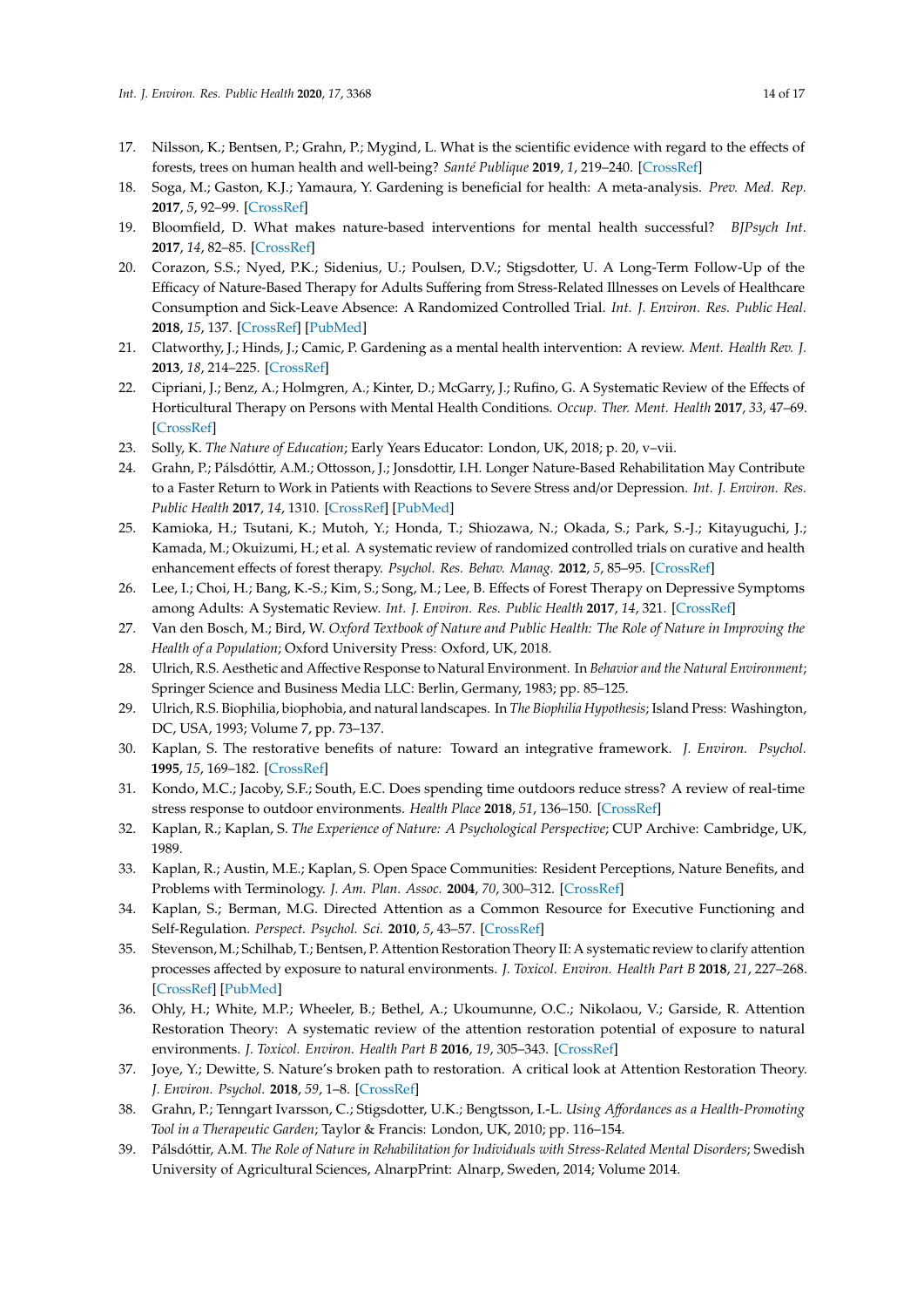- <span id="page-14-0"></span>40. Grahn, P. Om parkens betydelse (about the meaning of parks). In *Dissertation. Stad och Land 93*; Swedish University of Agricultural Sciences: Göteborg, Sweden, 1991.
- <span id="page-14-1"></span>41. Melchert, T.P. *Physical Health*; American Psychological Association: Washington, DC, USA, 2015.
- <span id="page-14-2"></span>42. Perciavalle, V.; Blandini, M.; Fecarotta, P.; Buscemi, A.; Bertolo, L.; Fichera, F.; Coco, M.; Di Corrado, D. The role of deep breathing on stress. *Neurol. Sci.* **2016**, *38*, 451–458. [\[CrossRef\]](http://dx.doi.org/10.1007/s10072-016-2790-8) [\[PubMed\]](http://www.ncbi.nlm.nih.gov/pubmed/27995346)
- <span id="page-14-3"></span>43. Kabat-Zinn, J. *Mindful Yoga Movement and Meditation*; Yoga International: Honesdale, PA, USA, 2003; Volume 70, pp. 86–93.
- <span id="page-14-4"></span>44. Ma, S.H.; Teasdale, J.D. Mindfulness-Based Cognitive Therapy for Depression: Replication and Exploration of Differential Relapse Prevention Effects. *J. Consult. Clin. Psychol.* **2004**, *72*, 31–40. [\[CrossRef\]](http://dx.doi.org/10.1037/0022-006X.72.1.31) [\[PubMed\]](http://www.ncbi.nlm.nih.gov/pubmed/14756612)
- <span id="page-14-5"></span>45. Annerstedt, M.; Währborg, P. Nature-assisted therapy: Systematic review of controlled and observational studies. *Scand. J. Public Health* **2011**, *39*, 371–388. [\[CrossRef\]](http://dx.doi.org/10.1177/1403494810396400)
- 46. Corazon, S.S.; Stigsdotter, U.K.; Jensen, A.G.C.; Nilsson, K. Development of the nature-based therapy concept for patients with stress-related illness at the danish healing forest garden nacadia. *J. Ther. Hortic.* **2010**, *20*, 33–51.
- <span id="page-14-6"></span>47. Kaplan, K.H.; Goldenberg, D.L.; Galvin-Nadeau, M. The impact of a meditation-based stress reduction program on fibromyalgia. *Gen. Hosp. Psychiatry* **1993**, *15*, 284–289. [\[CrossRef\]](http://dx.doi.org/10.1016/0163-8343(93)90020-O)
- <span id="page-14-7"></span>48. Wang, C.-W.; Chan, C.H.; Ho, R.T.H.; Chan, J.S.M.; Ng, S.-M.; Chan, C.L.W. Managing stress and anxiety through qigong exercise in healthy adults: A systematic review and meta-analysis of randomized controlled trials. *BMC Complement. Altern. Med.* **2014**, *14*, 8. [\[CrossRef\]](http://dx.doi.org/10.1186/1472-6882-14-8)
- <span id="page-14-8"></span>49. Liu, X.; Clark, J.; Siskind, D.; Williams, G.; Byrne, G.; Yang, J.L.; Doi, S. A systematic review and meta-analysis of the effects of Qigong and Tai Chi for depressive symptoms. *Complement. Ther. Med.* **2015**, *23*, 516–534. [\[CrossRef\]](http://dx.doi.org/10.1016/j.ctim.2015.05.001)
- <span id="page-14-9"></span>50. Buzzell, L.; Chalquist, C. *Ecotherapy: Healing with Nature in Mind*; Counterpoint: San Francisco, CA, USA, 2010.
- <span id="page-14-10"></span>51. Jordan, M.; Hinds, J. *Ecotherapy: Theory, Research and Practice*; Macmillan International Higher Education: London, UK, 2016.
- <span id="page-14-11"></span>52. Antonovsky, A. *Health, Stress, and Coping*; Jossey-Bass: San Francisco, CA, USA, 1979.
- <span id="page-14-12"></span>53. Fredman, P.; Ankre, R.; Chekalina, T. *Friluftsliv 2018: Nationell Undersökning av Svenska Folkets Friluftsvanor*; Naturvårdsverket: Stockholm, Sweden, 2019; p. 66.
- <span id="page-14-13"></span>54. Will, K. *Wilderness Recreation—An Analysis of Social Carrying Capacity, Regional Di*ff*erences, and the Role of Gender*; Natural Resources and Design, Davis College of Agriculture: Innsbruck, Austria, 2019.
- <span id="page-14-14"></span>55. Johnson, C.Y.; Bowker, J.M.; Cordell, H.K. *Outdoor Recreation Constraints: An Examination of Race, Gender, and Rural Dwelling*; Southern Rural Sociology, University of Mississippi: Oxford, MS, USA, 2001; Volume 17, pp. 111–133.
- <span id="page-14-15"></span>56. Kellert, S.R.; Berry, J.K. Attitudes, knowledge, and behaviors toward wildlife as affected by gender. *Wildl. Soc. Bull.* **1987**, *15*, 363–371.
- <span id="page-14-16"></span>57. Kling, K.G.; Margaryan, L.; Fuchs, M. (In) equality in the outdoors: Gender perspective on recreation and tourism media in the Swedish mountains. *Curr. Issues Tour.* **2018**, *23*, 233–247. [\[CrossRef\]](http://dx.doi.org/10.1080/13683500.2018.1495698)
- <span id="page-14-17"></span>58. Naor, L.; Mayseless, O. How Personal Transformation Occurs Following a Single Peak Experience in Nature: A Phenomenological Account. *J. Humanist. Psychol.* **2017**, 0022167817714692. [\[CrossRef\]](http://dx.doi.org/10.1177/0022167817714692)
- <span id="page-14-18"></span>59. Walter, P. Greening the Net Generation. *Adult Learn.* **2013**, *24*, 151–158. [\[CrossRef\]](http://dx.doi.org/10.1177/1045159513499551)
- 60. Tam, K.-P. Concepts and measures related to connection to nature: Similarities and differences. *J. Environ. Psychol.* **2013**, *34*, 64–78. [\[CrossRef\]](http://dx.doi.org/10.1016/j.jenvp.2013.01.004)
- 61. Gosling, E.; Williams, K. Connectedness to nature, place attachment and conservation behaviour: Testing connectedness theory among farmers. *J. Environ. Psychol.* **2010**, *30*, 298–304. [\[CrossRef\]](http://dx.doi.org/10.1016/j.jenvp.2010.01.005)
- <span id="page-14-19"></span>62. Ives, C.D.; Giusti, M.; Fischer, J.; Abson, D.J.; Klaniecki, K.; Dorninger, C.; Laudan, J.; Barthel, S.; Abernethy, P.; Martín-López, B.; et al. Human-nature connection: A multidisciplinary review. *Curr. Opin. Environ. Sustain.* **2017**, *26*, 106–113. [\[CrossRef\]](http://dx.doi.org/10.1016/j.cosust.2017.05.005)
- <span id="page-14-20"></span>63. Hawthorne, G.; Herrman, H.; Murphy, B. Interpreting the WHOQOL-Brèf: Preliminary Population Norms and Effect Sizes. *Soc. Indic. Res.* **2006**, *77*, 37–59. [\[CrossRef\]](http://dx.doi.org/10.1007/s11205-005-5552-1)
- <span id="page-14-21"></span>64. Roessler, K.K.; Høegmark, S.; Eichberg, H.; Robering, K. Naturen som med-behandler? Teoretiske og empiriske overvejelser om stemning og relationer i et terapeutisk rum. *Psyke Logos* **2018**, *39*, 162–176.
- <span id="page-14-22"></span>65. Bratland-Sanda, S.; Andersson, E.; Best, J.; Høegmark, S.; Roessler, K.K. The use of physical activity, sport and outdoor life as tools of psychosocial intervention: The Nordic perspective. *Sport Soc.* **2017**, *22*, 654–670. [\[CrossRef\]](http://dx.doi.org/10.1080/17430437.2017.1389037)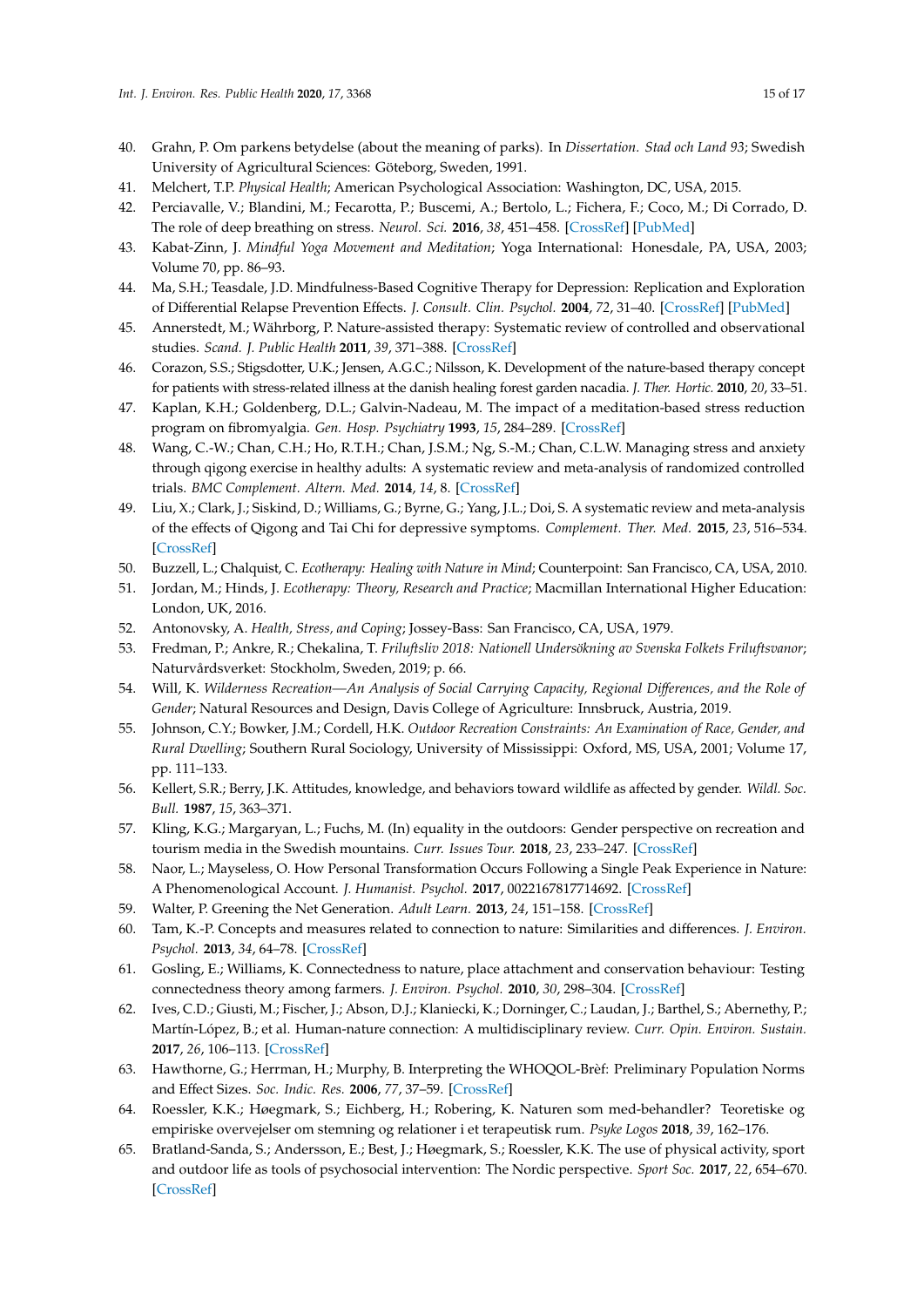- <span id="page-15-0"></span>66. Pálsdóttir, A.M.; Stigsdotter, U.K.; Persson, D.; Thorpert, P.; Grahn, P.; Perqsson, D. The qualities of natural environments that support the rehabilitation process of individuals with stress-related mental disorder in nature-based rehabilitation. *Urban For. Urban Green.* **2018**, *29*, 312–321. [\[CrossRef\]](http://dx.doi.org/10.1016/j.ufug.2017.11.016)
- <span id="page-15-1"></span>67. Stigsdotter, U.; Corazon, S.S.; Sidenius, U.; Refshauge, A.; Grahn, P. Forest design for mental health promotion—Using perceived sensory dimensions to elicit restorative responses. *Landsc. Urban Plan.* **2017**, *160*, 1–15. [\[CrossRef\]](http://dx.doi.org/10.1016/j.landurbplan.2016.11.012)
- <span id="page-15-2"></span>68. WHO. International Classification of Diseases for Mortality and Morbidity Statistics (11th Revision). Journal of Behavioral Addictions. Available online: https://[icd.who.int](https://icd.who.int/browse11/l-m/en,)/browse11/l-m/en, (accessed on 18 February 2020).
- <span id="page-15-3"></span>69. Craig, P.; Cooper, C.; Gunnell, D.; Haw, S.; Lawson, K.; MacIntyre, S.; Ogilvie, D.; Petticrew, M.; Reeves, B.; Sutton, M.; et al. Using natural experiments to evaluate population health interventions: New Medical Research Council guidance. *J. Epidemiol. Commun. Health* **2012**, *66*, 1182–1186. [\[CrossRef\]](http://dx.doi.org/10.1136/jech-2011-200375)
- <span id="page-15-4"></span>70. Ulrich, R.S. *Health Benefits of Gardens in Hospitals*; Paper for Conference, Plants for People International Exhibition; Citeseer: Texas, FL, USA, 2002; p. 2010.
- <span id="page-15-5"></span>71. Jordan, M. *Nature and Therapy: Understanding Counselling and Psychotherapy in Outdoor Spaces*; Routledge: Abingdon, UK, 2014.
- <span id="page-15-6"></span>72. Walk, R.D. Perceptual learning. In *Perceptual Processing*; Elsevier: Amsterdam, The Netherlands, 1978; pp. 257–297.
- <span id="page-15-7"></span>73. Sahlin, E.; Matuszczyk, J.V.; Ahlborg, G., Jr.; Grahn, P. How do participants in nature-based therapy experience and evaluate their rehabilitation? *J. Ther. Hortic.* **2012**, *22*, 8–23.
- <span id="page-15-8"></span>74. Sahlin, E.; Ahlborg, G.; Matuszczyk, J.V.; Grahn, P. Nature-Based Stress Management Course for Individuals at Risk of Adverse Health Effects from Work-Related Stress—Effects on Stress Related Symptoms, Workability and Sick Leave. *Int. J. Environ. Res. Public Health* **2014**, *11*, 6586–6611. [\[CrossRef\]](http://dx.doi.org/10.3390/ijerph110606586) [\[PubMed\]](http://www.ncbi.nlm.nih.gov/pubmed/25003175)
- <span id="page-15-9"></span>75. Büssing, A.; Michalsen, A.; Khalsa, S.B.S.; Telles, S.; Sherman, K.J. Effects of Yoga on Mental and Physical Health: A Short Summary of Reviews. *Evidence-Based Complement. Altern. Med.* **2012**, *2012*, 1–7. [\[CrossRef\]](http://dx.doi.org/10.1155/2012/165410)
- <span id="page-15-10"></span>76. Kabat-Zinn, J. An outpatient program in behavioral medicine for chronic pain patients based on the practice of mindfulness meditation: Theoretical considerations and preliminary results. *Gen. Hosp. Psychiatry* **1982**, *4*, 33–47. [\[CrossRef\]](http://dx.doi.org/10.1016/0163-8343(82)90026-3)
- <span id="page-15-11"></span>77. Brink, P.; Mutafoglu, K.; Schweitzer, J.; Kettunen, M.; Twigger-Ross, C.; Baker, J.; Kuipers, Y.; Emonts, M.; Tyrväinen, L.; Hujala, T. *The Health and Social Benefits of Nature and Biodiversity Protection*; A Report for the European Commission (env. B. 3/etu/2014/0039); Institute for European Environmental Policy: London, UK; Brussels, Brazil, 2016.
- <span id="page-15-12"></span>78. Bruner, J.; Kalmar, D.A. Narrative and metanarrative in the construction of self. In *Self-Awareness: Its Nature and Development*; Guilford Press: Washington, DC, USA, 1998; pp. 308–331.
- <span id="page-15-13"></span>79. Wilson, E.O. *Biophilia*; JSTOR: Cambridge, MA, USA, 1984.
- <span id="page-15-14"></span>80. Group, W. The world health organization quality of life assessment (whoqol): Position paper from the world health organization. *Soc. Sci. Med.* **1995**, *41*, 1403–1409.
- <span id="page-15-15"></span>81. Cohen, S.; Kamarck, T.; Mermelstein, R. Perceived stress scale. In *Measuring Stress: A Guide for Health and Social Scientists*; Social Psychology of Health: Newbury Park, CA, USA, 1994; p. 10.
- <span id="page-15-16"></span>82. Hartig, T.; Korpela, K.; Evans, G.W.; Gärling, T. *Validation of a Measure of Perceived Environmental Restorativeness*; Department of Psychology, University of Göteborg: Hong Kong, China, 1996.
- <span id="page-15-17"></span>83. Mizobuchi, H. Measuring World Better Life Frontier: A Composite Indicator for OECD Better Life Index. *Soc. Indic. Res.* **2013**, *118*, 987–1007. [\[CrossRef\]](http://dx.doi.org/10.1007/s11205-013-0457-x)
- <span id="page-15-18"></span>84. Erdfelder, E.; Faul, F.; Buchner, A. GPOWER: A general power analysis program. *Behav. Res. Methods Instrum. Comput.* **1996**, *28*, 1–11. [\[CrossRef\]](http://dx.doi.org/10.3758/BF03203630)
- <span id="page-15-19"></span>85. Surachman, A.; Rice, C.; Bray, B.; Gruenewald, T.; Almeida, D. Association Between Socioeconomic Status Mobility and Inflammation Markers Among White and Black Adults in the United States. *Psychosom. Med.* **2020**, *82*, 224–233. [\[CrossRef\]](http://dx.doi.org/10.1097/PSY.0000000000000752) [\[PubMed\]](http://www.ncbi.nlm.nih.gov/pubmed/31592888)
- <span id="page-15-20"></span>86. Rockwood, N.J.; Hayes, A.F. *MLmed: An SPSS macro for multilevel mediation and conditional process analysis. Poster Presented at the Annual Meeting of the Association of Psychological Science*; The Ohio State University, Department of Psychology Boston: Boston, MA, USA, 2017.
- <span id="page-15-21"></span>87. Hansen, M.M.; Jones, R.; Tocchini, K. Shinrin-Yoku (Forest Bathing) and Nature Therapy: A State-of-the-Art Review. *Int. J. Environ. Res. Public Health* **2017**, *14*, 851. [\[CrossRef\]](http://dx.doi.org/10.3390/ijerph14080851) [\[PubMed\]](http://www.ncbi.nlm.nih.gov/pubmed/28788101)